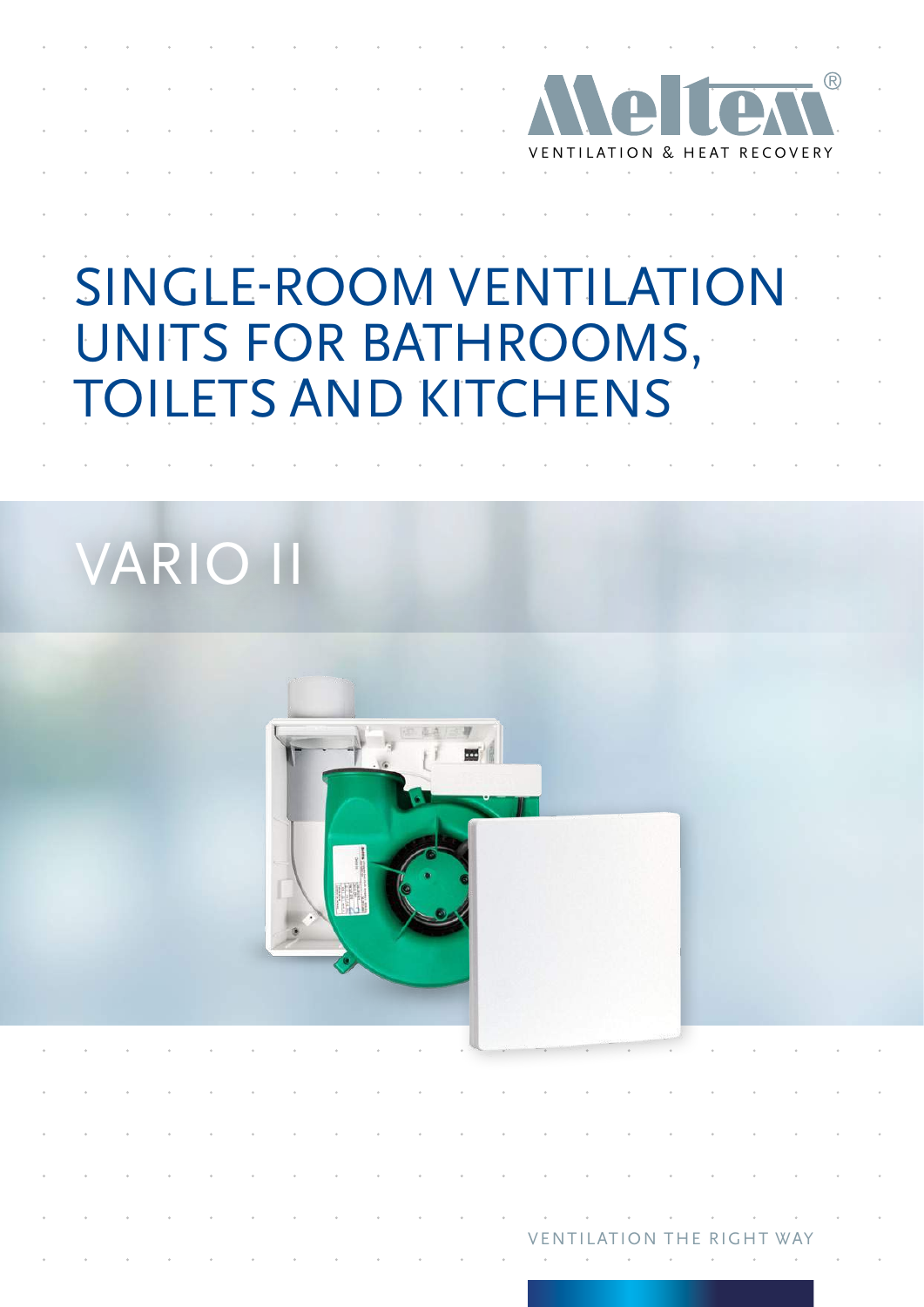|  |  |  | the contract of the contract of the contract of the contract of the contract of the contract of the contract of                                                       |  |  |  |  |  |  |  |
|--|--|--|-----------------------------------------------------------------------------------------------------------------------------------------------------------------------|--|--|--|--|--|--|--|
|  |  |  | the contract of the contract of the contract of the contract of the contract of the contract of the contract of                                                       |  |  |  |  |  |  |  |
|  |  |  |                                                                                                                                                                       |  |  |  |  |  |  |  |
|  |  |  | the contract of the contract of the contract of the contract of the contract of the contract of the contract of<br>AIR EXTRACTION FOR BATHROOMS, TOILETS AND KITCHENS |  |  |  |  |  |  |  |

# A BREATH OF FRESH AIR in ventilation technology



#### **VISIONS FOR THE FUTURE**

Innovation means progress. Only visionaries can master the new challenges facing their products. Our focus is on saving energy and customer benefit.

As specialists in single room ventilation units and decentralised system solutions, we consistently incorporate the latest electronics and high quality components into our products to meet the most rigorous technical requirements. Our innovative capacity, which underscores the uniqueness

of our technology, is proven through numerous patents. High-end components and precision engineering guarantee a long service life and excellent reliability. **For more than 40 years, the Meltem name has stood for the highest quality** in ventilation technology.

This expertise enables us to supply proven, finely-tuned ventilation systems so you can create a healthy climate and make life within your home more comfortable.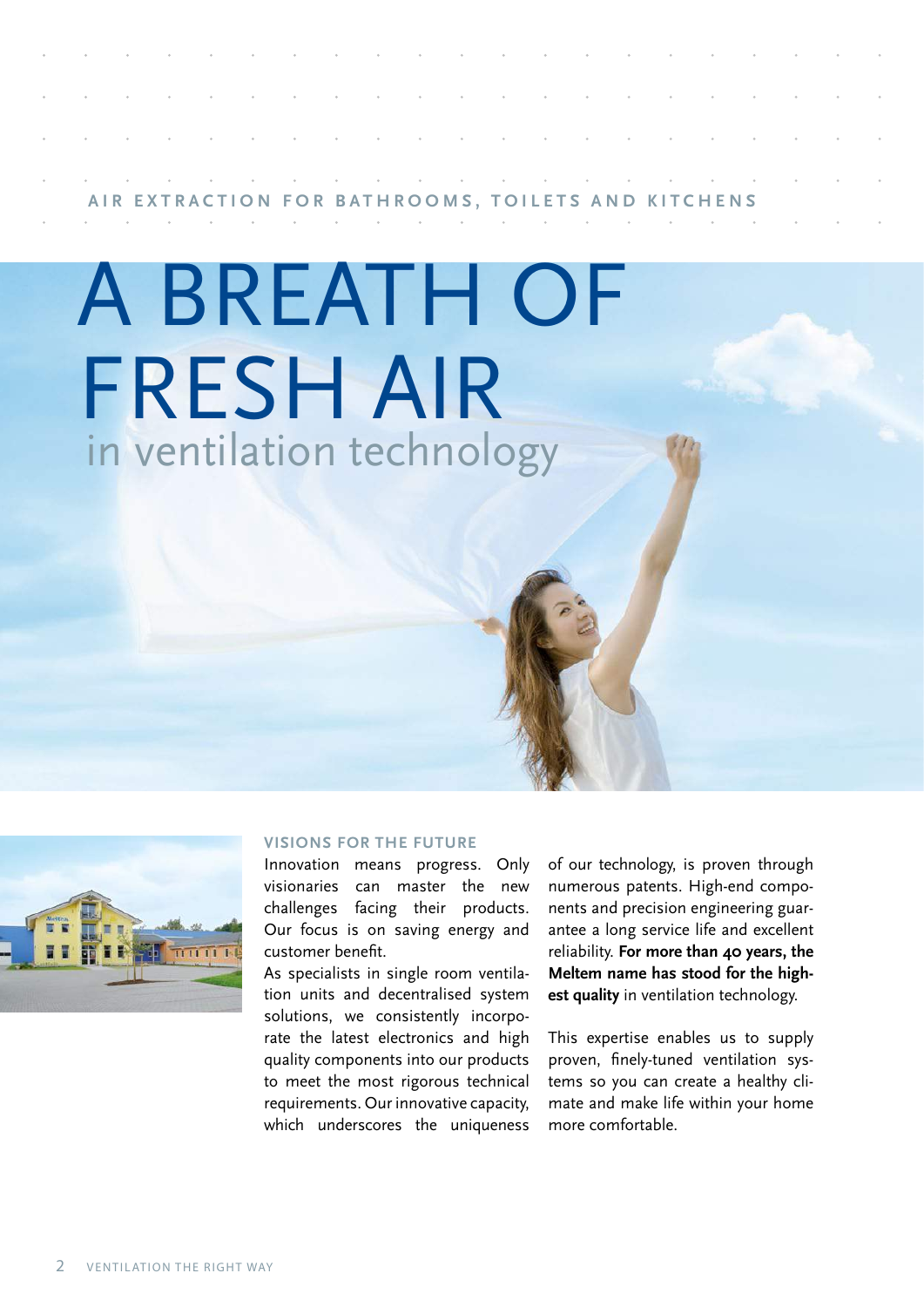



**VARIO II ClassicLine**



*We take "Made in Germany" literally: as a binding quality standard.*

Health and well-being are dependent on good air. The Meltem VARIO II series supplies clean air in bathrooms, toilets and kitchens, eliminates unpleasant odours and protects against moisture damage. VARIO II units are powerful, easy to install and – apart from filter changes – maintenance-free. You can create the perfect unit by combining the surface-mount or flush-mount box and fan insert that meet your needs. Meltem has the perfect solution for every ventilation application and is the smart choice for environmentallyconscious homeowners looking to minimise energy usage. And indeed for anyone who simply loves fresh air.

#### **QUALITY MADE IN GERMANY**

Premium materials and precision engineering guarantee a long service life. The Meltem name is your guarantee of quality; decades of experience with single room ventilation units are incorporated into the VARIO II series. Of course, all units are **TÜV-tested and have building inspectorate approval.** 

#### **Benefits:**

- **• Protection against moisture damage and prevention of mould growth**
- **• Several different control options**
- **• High air flow rate due to steep pressure-volume flow rate characteristic**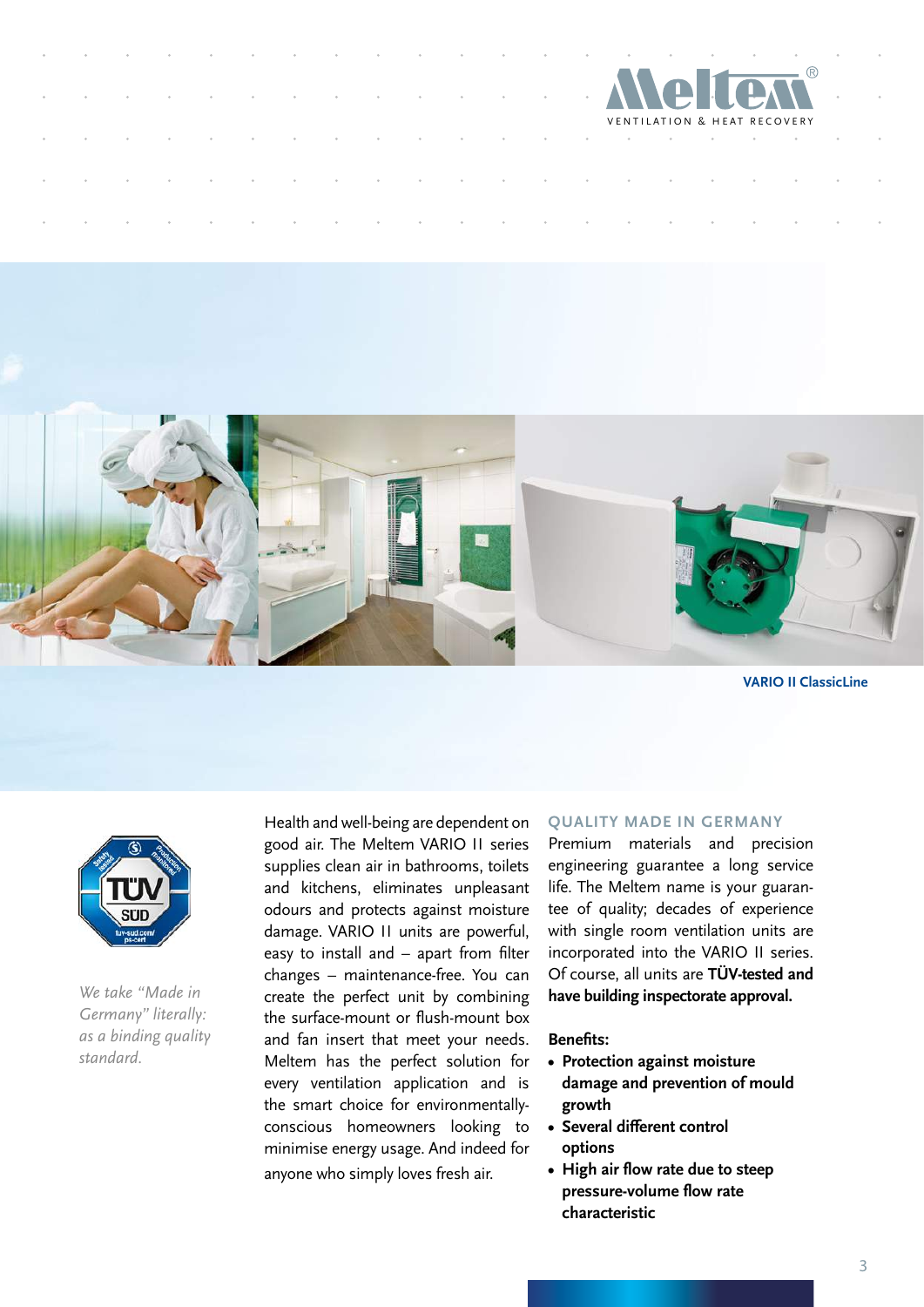## VARIO II fan inserts

- Several different control options
- Energy-saving, low-noise and maintenance-free precision external rotor motor with overload protection
- Steep pressure-volume flow rate characteristic (see technical data) due to high-performance radial wheel with embedded steel disc
- Protection class II (protective earth conductor "PE" is not needed)
- 230 V 50 Hz, RI-suppressed
- IP rating IP-X5 (suitable for installation in zone 1 to DIN VDE 0100 Part 701 in showers)

|                   | <b>Functions / Adjustment ranges</b> |                     |                                                |                          |                         |  |
|-------------------|--------------------------------------|---------------------|------------------------------------------------|--------------------------|-------------------------|--|
| Fan               | Switch-on delay                      | Run-on time         | Interval time                                  | <b>Humidity control</b>  | Circuit diagram         |  |
| $V-II$ 30         |                                      |                     |                                                |                          | $\mathbf{1}$            |  |
| $V$ -II 60        |                                      |                     |                                                |                          | $\mathbf{1}$            |  |
| V-II 100          |                                      |                     |                                                |                          | $\mathbf{I}$            |  |
|                   |                                      |                     |                                                |                          |                         |  |
| $V-II$ 30- $N$    | approx. $35$ to 2.5 min              | approx. 3 to 20 min |                                                |                          | $\overline{2}$          |  |
| V-II 60-N         | approx. $35$ to 2.5 min              | approx. 3 to 20 min |                                                |                          | $\overline{\mathbf{2}}$ |  |
| V-II 100-N        | approx. $3$ s to 2.5 min             | approx. 3 to 20 min |                                                |                          | $\overline{2}$          |  |
| $V-II$ 30- $I$    |                                      | approx. 3 to 20 min | approx. 1 to 12 h                              |                          | $\overline{2}$          |  |
| $V-II$ 60-        |                                      | approx. 3 to 20 min | approx. 1 to 12 h                              |                          | $\overline{2}$          |  |
| V-II 100-I        |                                      | approx. 3 to 20 min | approx. 1 to 12 h                              |                          | $\overline{2}$          |  |
|                   |                                      |                     |                                                |                          |                         |  |
| V-II 30-BM-N      |                                      | approx. 3 to 20 min |                                                |                          | 8                       |  |
| V-II 60-BM-N      |                                      | approx. 3 to 20 min |                                                |                          | 8                       |  |
| V-II 100-BM-N     |                                      | approx. 3 to 20 min |                                                |                          | 8                       |  |
| V-II 30-BM-I      |                                      |                     |                                                |                          | 8                       |  |
| V-II 60-BM-I      |                                      | approx. 3 to 20 min | approx. $1$ to $12$ h                          |                          | 8                       |  |
| V-II 100-BM-I     |                                      | approx. 3 to 20 min | approx. $1$ to $12$ h<br>approx. $1$ to $12$ h |                          | 8                       |  |
|                   |                                      | approx. 3 to 20 min |                                                |                          |                         |  |
| V-II 60-F         |                                      | approx. 15 min      |                                                | 20 to 95 % RH* 75 % RH** | $\overline{2}$          |  |
| V-II 100-F        |                                      | approx. 15 min      |                                                | 20 to 95 % RH* 75 % RH** | $\overline{2}$          |  |
|                   |                                      |                     |                                                |                          |                         |  |
| $V-II$ 30/60      |                                      |                     |                                                |                          | 3 or 7                  |  |
| V-II 30/100       |                                      |                     |                                                |                          | 3 or 7                  |  |
| V-II 30/60-NZ     | approx. 3 s to 2.5 min               | approx. 3 to 20 min |                                                |                          | $\overline{2}$          |  |
| V-II 30/100-NZ    | approx. $35$ to 2.5 min              | approx. 3 to 20 min |                                                |                          | $\overline{2}$          |  |
|                   |                                      |                     |                                                |                          |                         |  |
| $V-II$ 30/60-K    | approx. $3$ s to 2.5 min             | approx. 3 to 20 min |                                                |                          | $\overline{a}$          |  |
| V-II 30/100-K     | approx. $3$ s to 2.5 min             | approx. 3 to 20 min |                                                |                          | $\overline{2}$          |  |
|                   |                                      |                     |                                                |                          |                         |  |
| V-II 30/60-KF     | approx. 3 s to 2.5 min               | approx. 3 to 20 min |                                                |                          | 5                       |  |
| V-II 30/100-KF    | approx. $35$ to 2.5 min              | approx. 3 to 20 min |                                                |                          | 5                       |  |
| V-II 30/60-KF-LX  | approx. $3$ s to 2.5 min             | approx. 3 to 20 min |                                                |                          | 6                       |  |
| V-II 30/100-KF-LX | approx. $3$ s to 2.5 min             | approx. 3 to 20 min |                                                |                          | 6                       |  |
|                   |                                      |                     |                                                |                          |                         |  |
| V-II 30/60-KZ     | approx. 3 s to 2.5 min               | approx. 3 to 20 min |                                                |                          | 4                       |  |
| V-II 30/100-KZ    | approx. $35$ to 2.5 min              | approx. 3 to 20 min |                                                |                          | $\overline{4}$          |  |
|                   |                                      |                     |                                                |                          |                         |  |
| $V-II$ 30/60-F    |                                      | approx. 15 min      |                                                | 20 to 95 % RH* 75 % RH** | 2                       |  |
| V-II 30/100-F     |                                      | approx. 15 min      |                                                | 20 to 95 % RH* 75 % RH** | $\overline{2}$          |  |
| V-II 30/60/100    |                                      |                     |                                                |                          |                         |  |
|                   |                                      |                     |                                                |                          | 9                       |  |

For factory default setting, see "Functions" (page 5 - 13)

 $*$  Humidity control range  $**$  Fixed switching point (see instructions for description of the functions)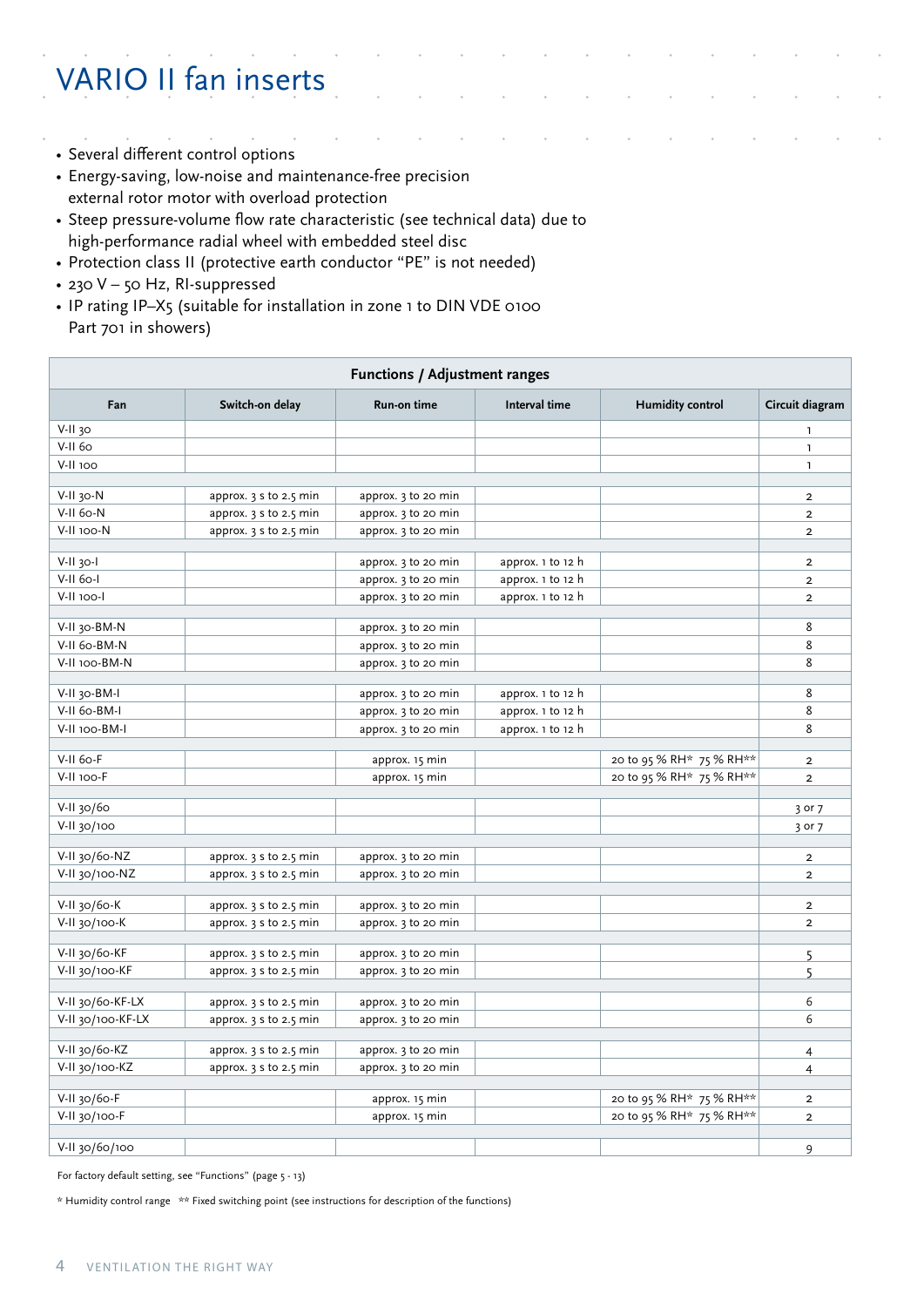## Functions



You can combine the fan inserts with all the boxes from the VARIO II series.

All VARIO II ventilation units have national technical approval (DIBt Z-51.1-309) and IP rating IP–X5.

#### **Single-stage fan inserts with filter holder, air filter and cover**

#### **without control**

Designation:

| Part no.: 2200 | $V$ -II 30 |
|----------------|------------|
| Part no.: 2210 | ∣V-II 60.  |
| Part no.: 2220 | ା V-II 100 |

The fan starts as soon as the unit is switched on. The fan stops as soon as the unit is switched off.

#### **with run-on control (1)**

Designation:

| Part no.: 2205 | V-II 30-N  |
|----------------|------------|
| Part no.: 2215 | V-II 60-N  |
| Part no.: 2225 | V-II 100-N |

Integrated run-on control for infinitely-variable adjustment of the switch-on delay and run-on time. Potentiometer for easy setting.

When the unit is switched on, the fan starts after a switch-on delay of 1 min\*. When the unit is switched off, the fan stops working after a 15 min\* run-on time. \* Factory setting

#### **Possible settings:**

- *Infinitely-variable switch-on delay from 3 s to 2.5 min*
- *Infinitely-variable run-on time from 3 to 20 min*

<sup>(1)</sup> Ventilation to DIN 18017-3, also V-II 30-N for use in toilet rooms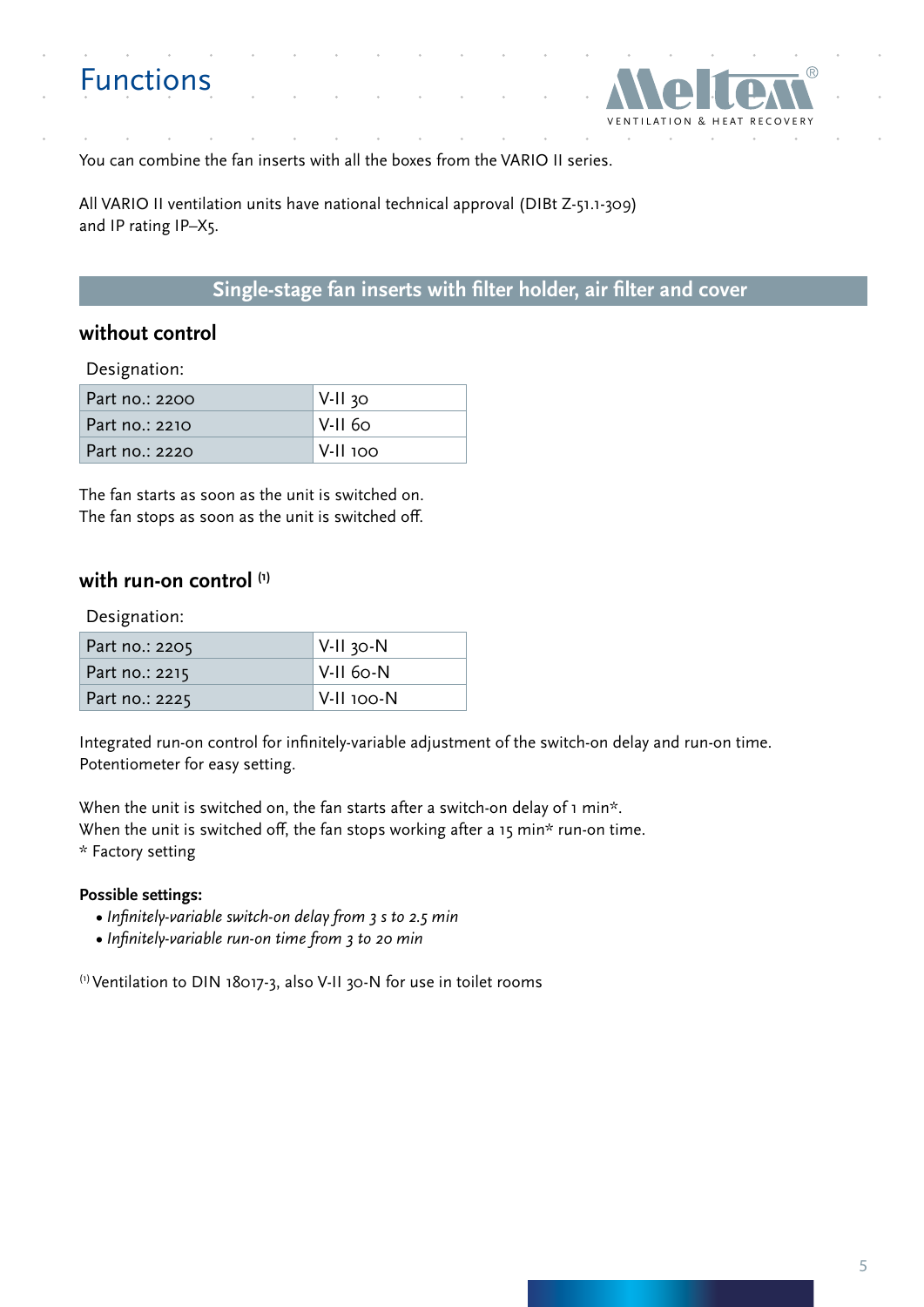#### **with interval and run-on control (1)**

Designation:

| Part no.: 2206 | $V-II$ 30- |
|----------------|------------|
| Part no.: 2216 | V-II 60-I  |
| Part no.: 2226 | V-II 100-I |

Integrated interval and run-on control. Potentiometer for easy setting.

The fan starts as soon as the unit is switched on.

When the unit is switched off, the fan stops working after a 15 min\* run-on time. Interval mode starts after the last time the fan was switched off. The fan is out of use for the default interval time of approx. 1 h<sup>\*</sup>. The fan then runs on for 15 min\*.

\* Factory setting

#### **Possible settings:**

- **•** *Infinitely-variable run-on time from 3 to 20 min*
- **•** *Infinitely-variable interval mode from 1 h to 12 h*

#### **with motion detector and run-on control (1)**

Designation:

| Part no.: 2203 | । V-II 30-BM-N  |
|----------------|-----------------|
| Part no.: 2213 | $V-II$ 60-BM-N  |
| Part no.: 2223 | I V-II 100-BM-N |

Integrated run-on control for infinitely-variable adjustment of the run-on time. Potentiometer for easy setting.

The motion detector registers people within the detection range and triggers a switching signal. The fan starts immediately. When the person leaves the detection range, the fan stops working after a 15 min\* run-on time. If the motion detector registers a person before the run-on time has elapsed, the run-on time restarts when the person leaves the detection range.

\* Factory setting

#### **• Motion detector**

#### **Possible settings:**

**•** *Infinitely-variable run-on time from 3 to 20 min*

(1) Ventilation to DIN 18017-3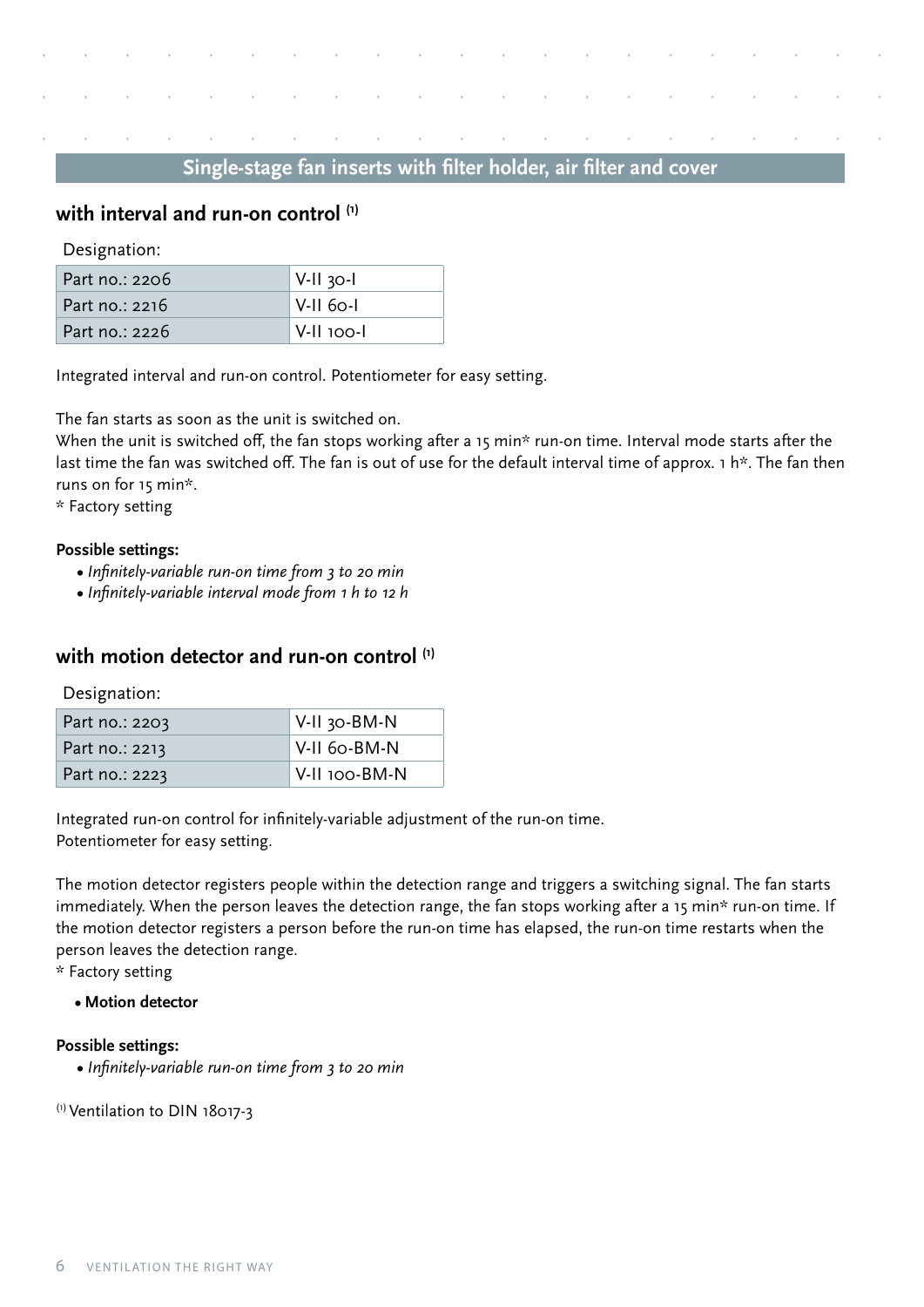

#### **with motion detector, interval and run-on control (1)**

Designation:

| Part no.: 2204 | V-II 30-BM-I  |
|----------------|---------------|
| Part no.: 2214 | V-II 60-BM-I  |
| Part no.: 2224 | V-II 100-BM-I |

Integrated run-on control for infinitely-variable adjustment of the run-on time. Potentiometer for easy setting.

The motion detector registers people within the detection range and triggers a switching signal. The fan starts immediately. When the person leaves the detection range, the fan stops working after a 15 min\* run-on time. If the motion detector registers a person before the run-on time has elapsed, the run-on time restarts when the person leaves the detection range. Interval mode starts after the last time the fan was switched off. The fan is out of use for the default interval time of approx.  $1 \text{ h}$ \*. The fan then runs on for 15 min\*. \* Factory setting

#### **• Motion detector**

#### **Possible settings:**

- **•** *Infinitely-variable run-on time from 3 to 20 min*
- **•** *Infinitely-variable interval mode from 1 h to 12 h*

#### **with humidity control**

Designation:

| Part no.: 2217 | $ V-I160-F $ |
|----------------|--------------|
| Part no.: 2227 | V-II 100-F   |

The humidity control has a fixed switching point of 75 % RH (relative humidity) or responds to a rapid rise in humidity. When the unit is switched on, the fan starts after the measured values have been recorded for approx. 50 s (60 or 100 m<sup>3</sup>/h). When the unit is switched off, the fan runs on for 15 min. The fan switches off if no increased humidity value is measured during this period. The humidity sensor has a measured control range from 20 % to 95 % RH and constantly monitors the room air humidity. The humidity sensor starts the fan in the following situations:

- Rapid rise in humidity regardless of the current room air humidity
- The switching point of 75 % RH is exceeded.

The integrated tropics function adapts the humidity sensor to the atmosphere in the room which changes according to the time of year. The tropics function also incorporates a running time limiter which switches the fan off after 12 h uninterrupted service. Example of a rapid rise in humidity: The room humidity is 45 % RH. While the shower is in use, the fan starts due to the rapid rise in humidity, even if the 75 % RH switching point has not yet been reached.

- **Fan running at 60 or 100 m3 /h**
	- **Run-on time 15 min**
	- **Measured control range from 20 % to 95 % RH**
	- **Fixed switching point of 75 % RH**
	- **Responds to a rapid rise in humidity regardless of the current room air humidity (RH)**
	- **Running time limiter**

<sup>(1)</sup> Ventilation to DIN 18017-3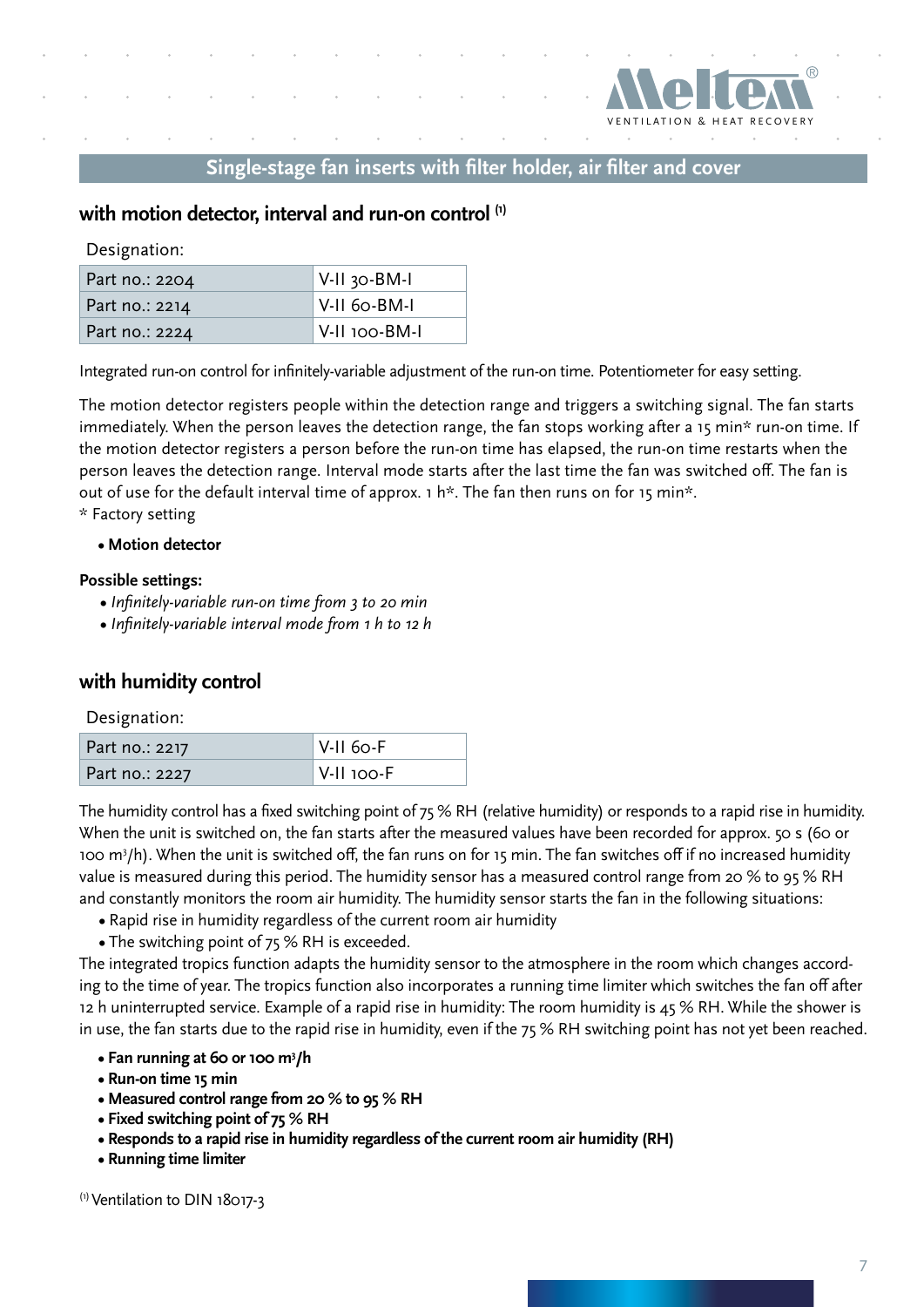#### **without control (1)**

Designation:

| Part no.: 2230 | ∥ V-II 30/60 |
|----------------|--------------|
| Part no.: 2240 | V-II 30/100  |

The fan runs continuously either in base load operation (30 m $^3$ /h) or in nominal load operation (60 or 100 m $^3$ /h). A switch is used to toggle between base load operation and nominal load operation.

- **Continuous base load operation 30 m3 /h**
- **While the room is in use, nominal load operation at 60 or 100 m3 /h**

#### **with run-on control (1)**

Designation:

| Part no.: 2231 | $\sqrt{\frac{V-H}{30}}$ /60-NZ         |
|----------------|----------------------------------------|
| Part no.: 2241 | $\sqrt{\frac{V-H}{30}}$ v-II 30/100-NZ |

Integrated run-on control for infinitely-variable adjustment of the switch-on delay and run-on time. Potentiometer for easy setting.

The fan runs continuously in base load operation (30 m $^3$ /h).

When the unit is switched on, the fan runs in nominal load operation after a switch-on delay of approx. 1 min\* (60 or 100 m<sup>3</sup>/h). When the unit is switched off, the fan runs on for 15 min\* in nominal load operation. The fan then switches to base load operation.

\* Factory setting

- **Continuous base load operation 30 m3 /h**
- **Nominal load operation 60 or 100 m3 /h**
- **Run-on time in nominal load operation 60 or 100 m3 /h**

#### **Possible settings:**

- *Infinitely-variable switch-on delay from 3 s to 2.5 min*
- **•** *Infinitely-variable run-on time from 3 to 20 min*

<sup>(1)</sup> Ventilation to DIN 18017-3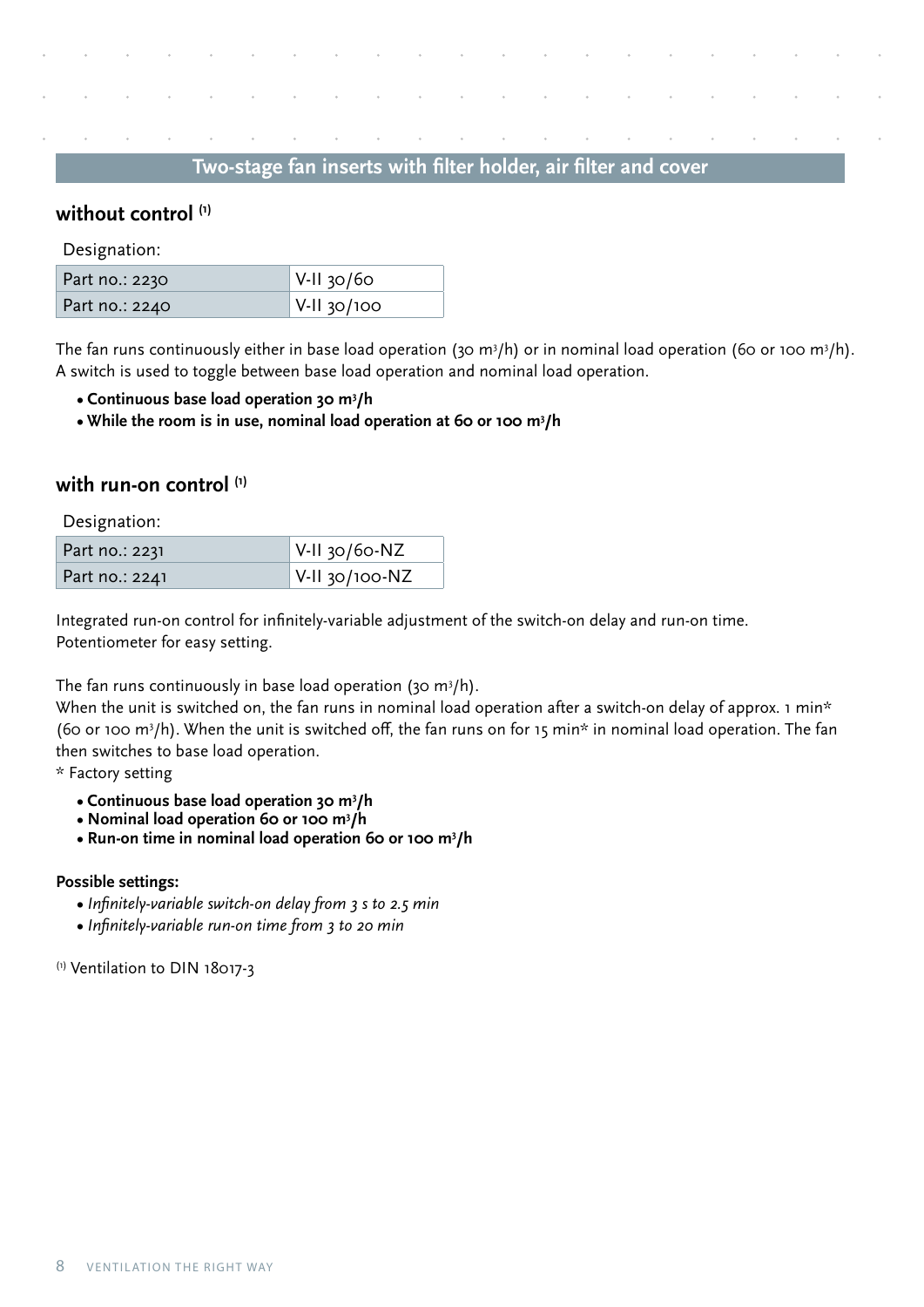

#### **with comfort control**

Designation:

| Part no.: 2232 | $\sqrt{\frac{V-II}{30}}$ Y-II 30/60-K |
|----------------|---------------------------------------|
| Part no.: 2242 | $\sqrt{\frac{V-II}{30}}$ 700-K        |

Integrated run-on control for infinitely-variable adjustment of the switch-on delay and run-on time. Potentiometer for easy setting.

When the unit is switched on, the fan runs in base load operation after a switch-on delay of approx. 1 min\* (30 m<sup>3</sup>/h). When the unit is switched off, the fan runs on for 15 min\* in nominal load operation (60 or 100 m<sup>3</sup>/h). The fan then switches off.

\* Factory setting

- **While the room is in use, base load operation 30 m3 /h**
- **Run-on time in nominal load operation 60 or 100 m3 /h**

#### **Possible settings:**

- *Infinitely-variable switch-on delay from 3 s to 2.5 min*
- **•** *Infinitely-variable run-on time from 3 to 20 min*

#### **with comfort control and remote control input (potential-free 230 V AC)**

Designation:

| Part no.: 2233 | $ V-I1$ 30/60-KF                      |
|----------------|---------------------------------------|
| Part no.: 2243 | $\sqrt{\frac{1}{100}}$ V-II 30/100-KF |

Integrated run-on control for infinitely-variable adjustment of the switch-on delay and run-on time. Potentiometer for easy setting.

When the unit is switched on, the fan runs in base load operation after a switch-on delay of approx. 1 min\* (30 m<sup>3</sup>/h). When the unit is switched off, the fan runs on for 15 min\* in nominal load operation (60 or 100 m3/h). The fan then switches off.

This control is also equipped with a remote control input (230 V AC, internal, switchable via potential-free contact) to allow base load operation to be switched on and off using a switch provided by the customer.

\* Factory setting

- **While the room is in use, base load operation 30 m3 /h**
- **Run-on time in nominal load operation 60 or 100 m3 /h**
	- **Base load operation switched on and off via a switch provided by the customer**

#### **Possible settings:**

- *Infinitely-variable switch-on delay from 3 s to 2.5 min*
- **•** *Infinitely-variable run-on time from 3 to 20 min*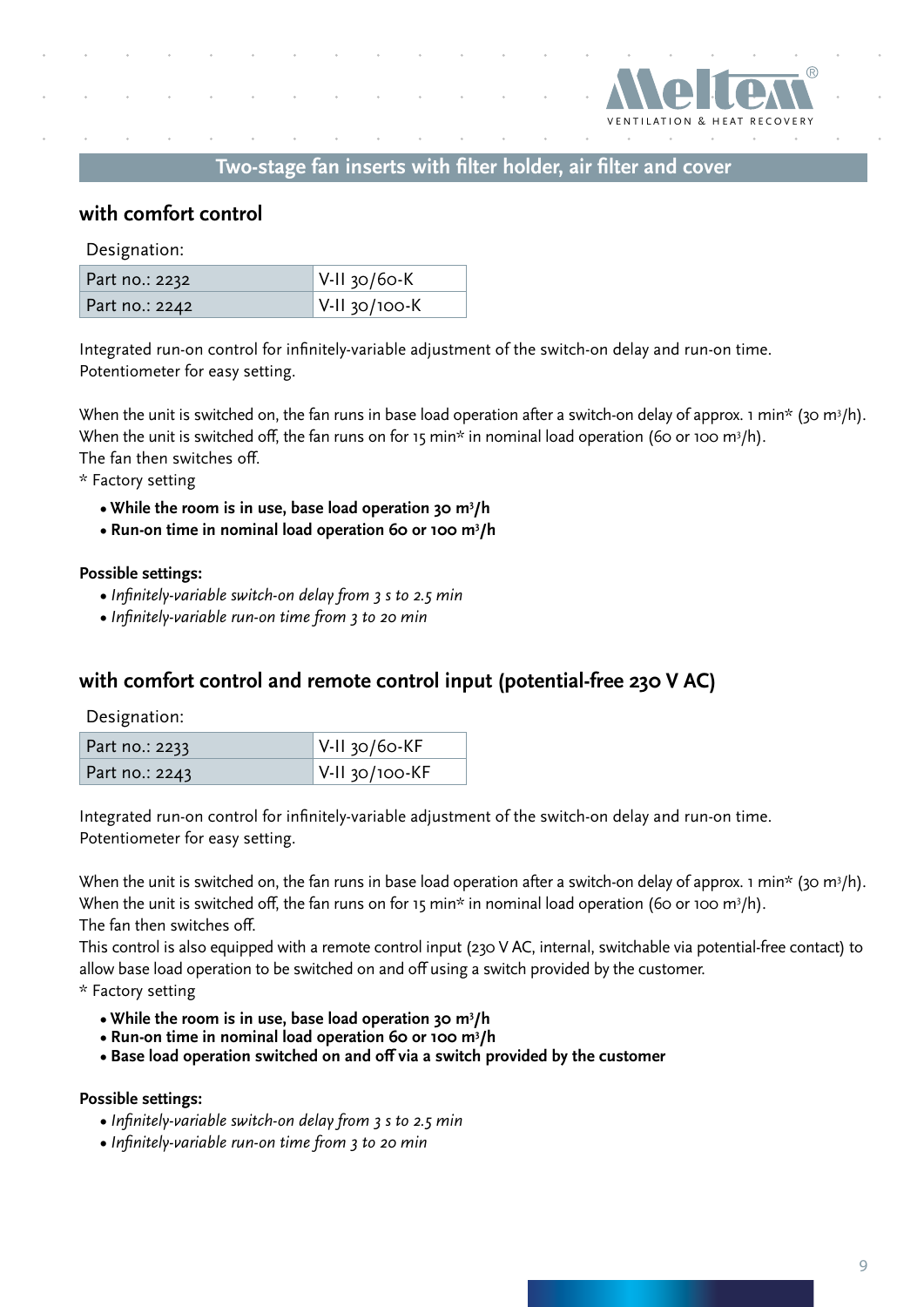#### **with comfort control and remote control input (230 V AC)**

Designation:

| Part no.: 2233-1 | $\sqrt{\frac{1}{1}}$ V-II 30/60-KF-LX    |
|------------------|------------------------------------------|
| Part no.: 2243-1 | $\sqrt{\frac{1}{100}}$ V-II 30/100-KF-LX |

Integrated run-on control for infinitely-variable adjustment of the switch-on delay and run-on time. Potentiometer for easy setting.

When the unit is switched on, the fan runs in base load operation after a switch-on delay of approx. 1 min\* (30 m<sup>3</sup>/h). When the unit is switched off, the fan runs on for 15 min\* in nominal load operation (60 or 100 m<sup>3</sup>/h). The fan then switches off.

This control is also equipped with a remote control input (230 V AC, supplied externally) to allow base load operation to be switched on and off using a switch provided by the customer.

\* Factory setting

- **While the room is in use, base load operation 30 m3 /h**
- **Run-on time in nominal load operation 60 or 100 m3 /h**
	- **Base load operation switched on and off via a switch provided by the customer**

#### **Possible settings:**

- *Infinitely-variable switch-on delay from 3 s to 2.5 min*
- **•** *Infinitely-variable run-on time from 3 to 20 min*

#### **with comfort control and central control input (12/24 V)**

Designation:

| Part no.: 2234 | $ V-H_3o/6o-KZ $  |
|----------------|-------------------|
| Part no.: 2244 | $ V-I1 30/100-KZ$ |

Integrated run-on control for infinitely-variable adjustment of the switch-on delay and run-on time. Potentiometer on the fan for easy setting.

When the unit is switched on, the fan runs in base load operation after a switch-on delay of approx. 1 min\* (30 m<sup>3</sup>/h). When the unit is switched off, the fan runs on for 15 min\* in nominal load operation (60 or 100 m $^3$ /h). The fan then switches off.

This control is also equipped with a central control input for a 12/24 V AC control cable provided by the customer which is used to switch base load operation on and off from a central location. \* Factory setting

- **While the room is in use, base load operation 30 m3 /h**
- **Run-on time in nominal load operation 60 or 100 m3 /h**
	- **Base load operation switched on and off via a switch provided by the customer**

#### **Possible settings:**

- *Infinitely-variable switch-on delay from 3 s to 2.5 min*
- **•** *Infinitely-variable run-on time from 3 to 20 min*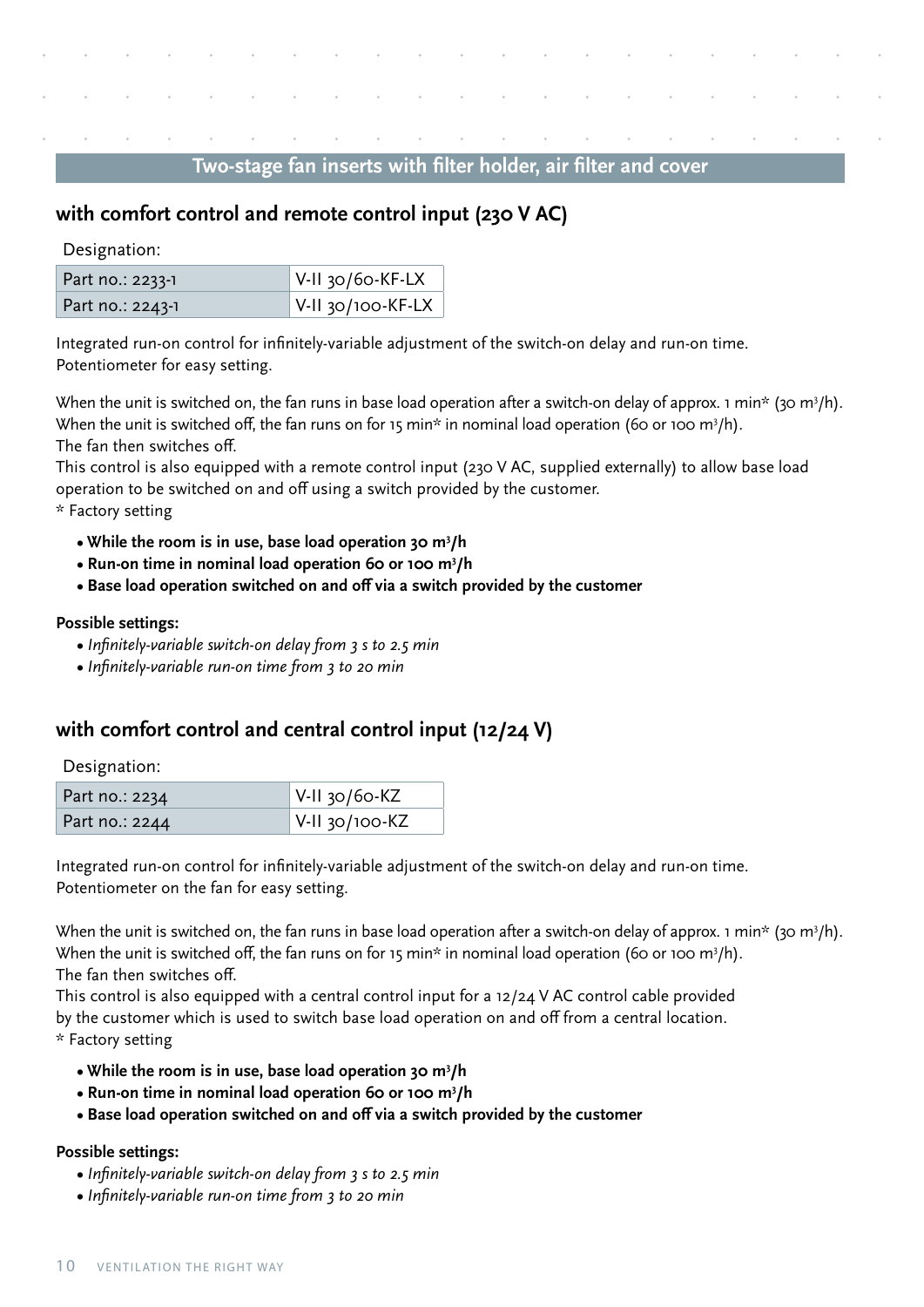

#### **with humidity control (2)**

Designation:

| Part no.: 2235 | $\sqrt{\frac{V-I}{30}}$ V-II 30/60-F |
|----------------|--------------------------------------|
| Part no.: 2245 | $ V-I1$ 30/100-F                     |

The humidity control has a fixed switching point of 75 % RH (relative humidity) or responds to a rapid rise in humidity. When the unit is switched on, the fan runs in base load operation (30 m<sup>3</sup>/h) after the measured values have been recorded for approx. 50 s. When the unit is switched off, the fan runs on for 15 min\* in nominal load operation (60 or 100 m3/h). The fan switches off if no increased humidity value is measured during this period. The humidity sensor has a measured control range from 20 % to 95 % RH and constantly monitors the room air humidity. The humidity sensor switches the fan to base load operation in the following situations:

- Rapid rise in humidity regardless of the current room air humidity
- The switching point of 75 % RH is exceeded.

The integrated tropics function adapts the humidity sensor to the atmosphere in the room which changes according to the time of year. The tropics function also incorporates a running time limiter which switches the fan off after 12 h uninterrupted service in base load operation.

Example of a rapid rise in humidity:

The room humidity is 45 % RH. While the shower is in use, the fan switches to base load operation due to the rapid rise in humidity, even if the 75 % RH switching point has not yet been reached. \* Factory setting

- **While the room is in use, base load operation 30 m3 /h**
- **Run-on time of 15 min in nominal load operation 60 or 100 m3 /h**
- **Humidity mode in base load operation 30 m3 /h**

(2) Ventilation to DIN 18017-3 in combination with option part no. 2250-01 V-II O/F-DG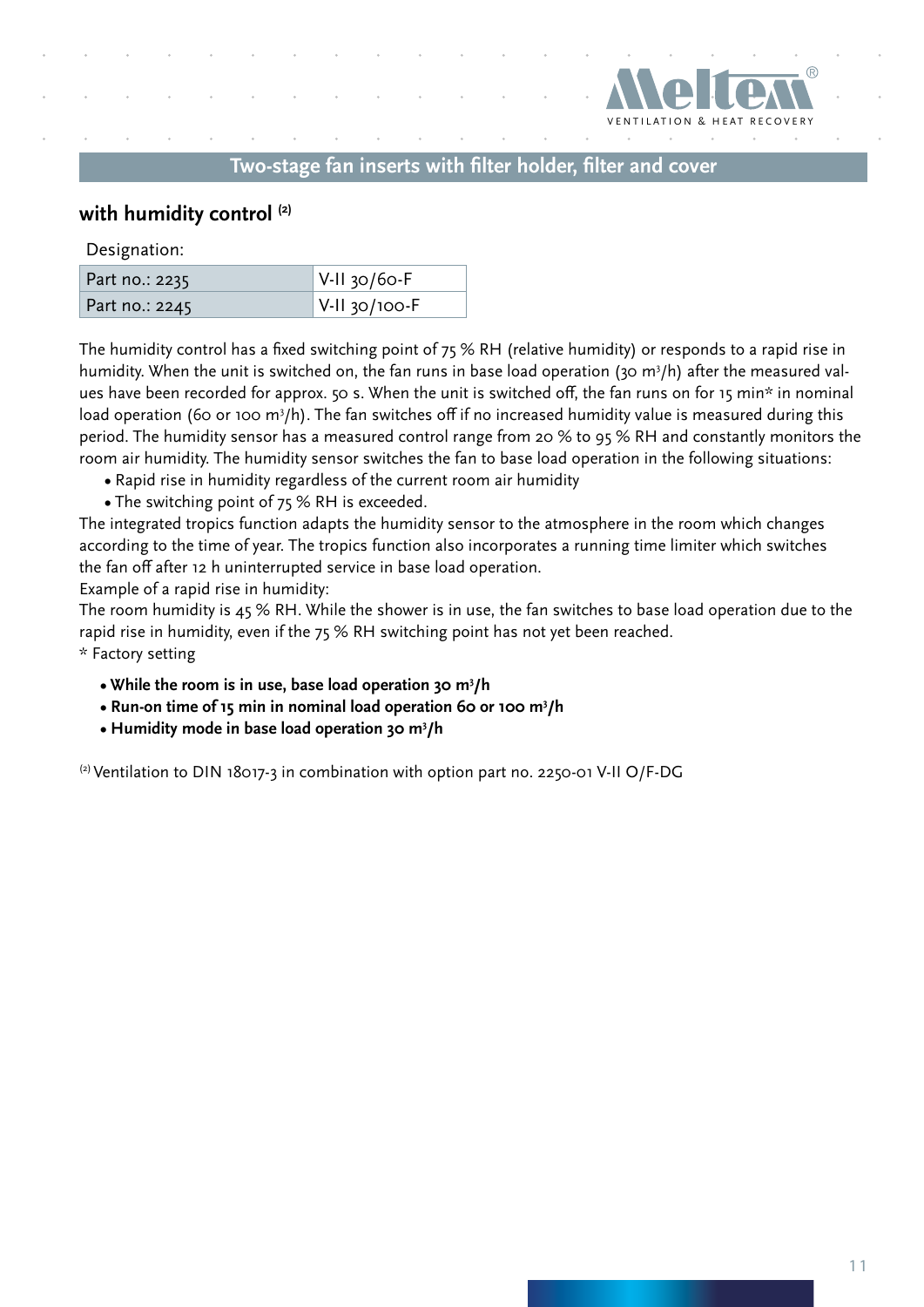#### **Additional options for two-stage air filter inserts with humidity control (V-II 30/60-F, V-II 30/100-F)**

Only one option can be selected per unit.

Designation:

| $\sqrt{\frac{V - \text{II}}{V - \text{II}}}$<br>Part no.: 2250-00 |
|-------------------------------------------------------------------|
|-------------------------------------------------------------------|

#### **Central control input (timer) option:**

An additional 24 V central control input allows the fan to also be operated in base load operation (30 m<sup>3</sup>/h). All other functions are identical to those of types V-II 30/60-F, V-II 30/100-F.

Designation:

| Part no.: 2250-01, 2250-11 | $\parallel$ V-II O/F-DG |
|----------------------------|-------------------------|
|                            |                         |

#### **Continuous base load operation option:**

In contrast to the standard fan, this type runs for 24 h in base load operation (30 m<sup>3</sup>/h). In humidity mode, the fan runs in nominal load operation (60 or 100 m<sup>3</sup>/h). The switch activates the time-delay relay. After the measured values have been recorded for approx. 50 s, the relay switches the fan to nominal load operation. When the fan is switched off, nominal load operation remains active for 15 min.

Designation:

| $ V-H O/F-BM$<br>Part no.: 2250-02 |
|------------------------------------|
|------------------------------------|

#### **Motion detector option:**

In contrast to the standard fan, this fan is also equipped with a motion detector.

The motion detector switches the fan to base load operation (30 m $^3$ /h). When the unit is switched off, the fan runs on for 15 min in nominal load operation (60 or 100 m3 /h). The fan switches off if no increased humidity value is measured during this period. All other humidity functions are identical to those of types V-II 30/60-F, V-II 30/100-F.

Designation:

| Part no.: 2250-03 | $\sqrt{\frac{V}{H}}$ O/F-FF |
|-------------------|-----------------------------|
|                   |                             |

#### **Remote control input option:**

This control is also equipped with a remote control input (230 V AC, internal, switchable via potential-free contact) to allow base load operation to be switched on and off using a switch provided by the customer. All other functions are identical to those of types V-II 30/60-F, V-II 30/100-F.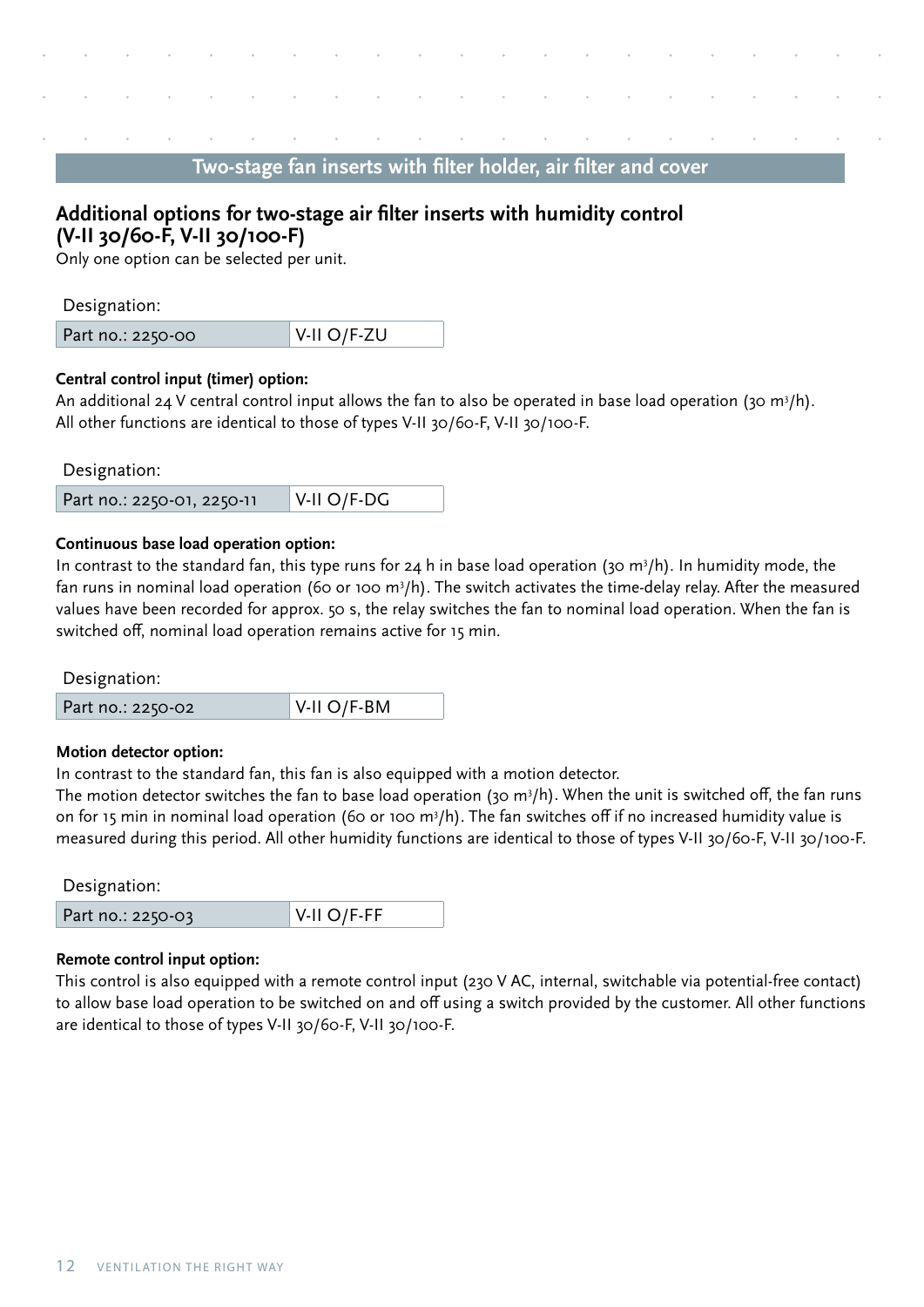

Designation:

Part no.: 2248 V-II 30/60/100

The fan starts immediately when the desired air flow (30, 60 or 100 m $^3$ /h) is selected with the 3-way stepping switch. The fan stops immediately when the 3-way stepping switch is moved to the zero position.

#### Note for users

For the ventilation unit to remain functional, the air filter must be changed every 3 months and the regulating mat\* should also be changed annually if it is dirty. Part no. 2670 VARIO II VF replacement filter includes a regulating mat.

| Part number | Name of part            | <b>Contents</b>     | <b>Size</b> |  |
|-------------|-------------------------|---------------------|-------------|--|
|             | VARIO II VF replacement | Air filter, 5 x     | 16 x 20 cm  |  |
| 2670        | filter                  | Regulating mat, 1 x | 13 X 20 CM  |  |

 $*$  Only for use with fan inserts with 60 m<sup>3</sup>/h and exhaust socket to the side (excluding part no. 2248 V-II CL-30/60/100).

#### **Air filter replacement**

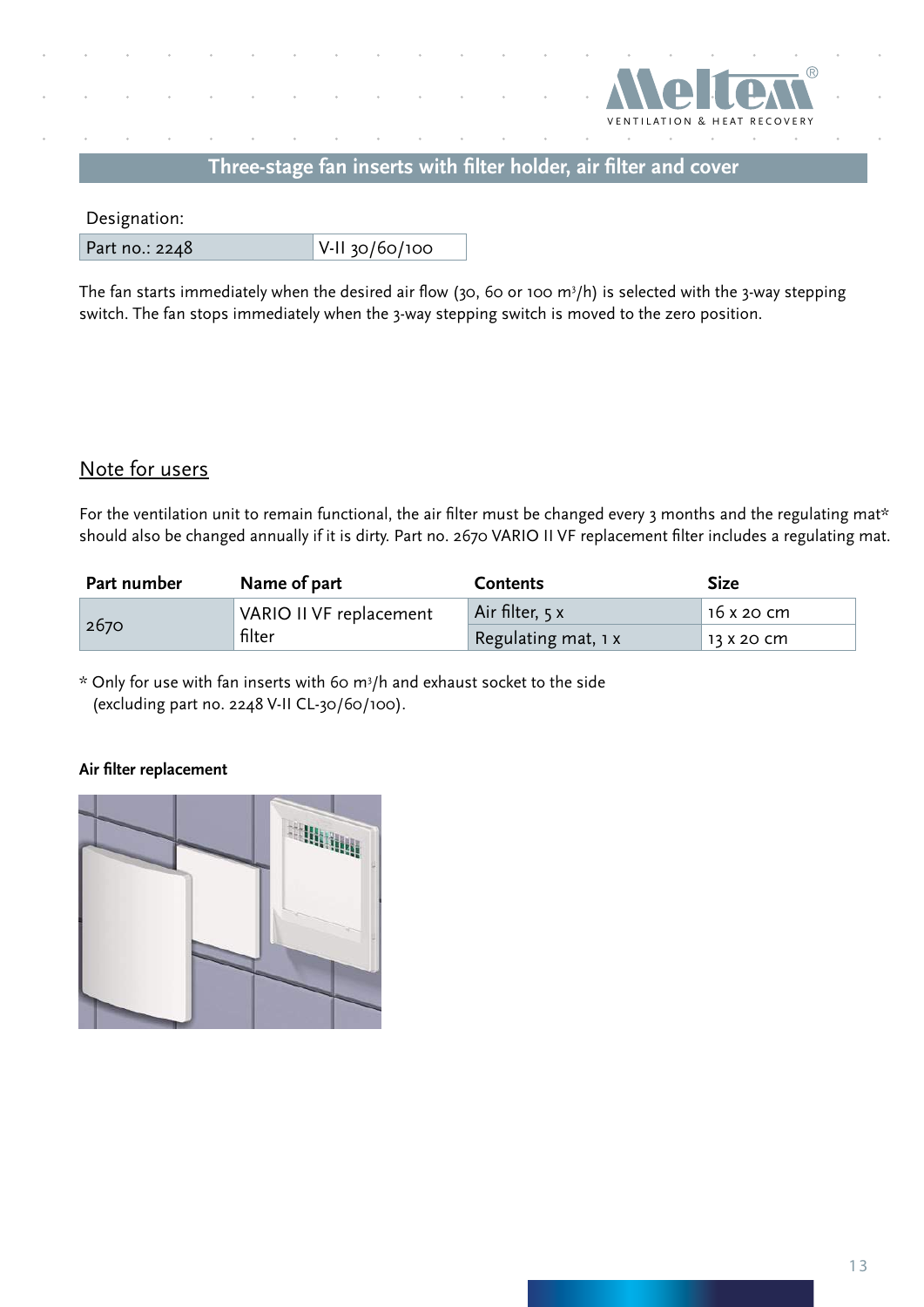# Circuit diagrams



**V-II 30-N (-I), 60-N (-I) (-F), 100-N (-I) (-F), 30/60-K (-F, -NZ), 30/100-K (-F, -NZ)**





4 3  $\begin{array}{|c|c|c|c|}\n\hline\n2 & 1 & N \\
\hline\n\hline\n\phi & \hline\n\phi & \hline\n\end{array}$ **5**  $\boxed{\circ}$  230 V~  $\otimes$ L 230 V~ N

**V-II 30/60, 30/100, switchable base load operation**



**V-II 30-BM-N (-I), 60-BM-N (-I), 100-BM-N (-I)**



 $\begin{array}{|c|c|c|}\n\hline\n2 & 1 & N \\
\hline\n\hline\n\phi & \hline\n\phi & \hline\n\end{array}$ 

**V-II 30/60, 30/100**

Note: Use a 2-pole switch. L 230 V~ N

**V-II 30/60-KZ, 30/100-KZ V-II 30/60-KF, 30/100-KF V-II 30/60-KF-LX, 30/100-KF-LX**



**V-II 30/60/100**



**Attention:** All wiring and modification work is to be carried out in accordance with VDE 0105 part 1 (by approved electricians). Incorrect wiring will result in damage to the controls and will invalidate all warranty claims. Subject to technical modifications.

**CE mark: All controls fulfil the requirements of the following EC directives: EC Low Voltage Directive 73/23/EEC, EC Electromagnetic Compatibility Directive 89/336/EEC.**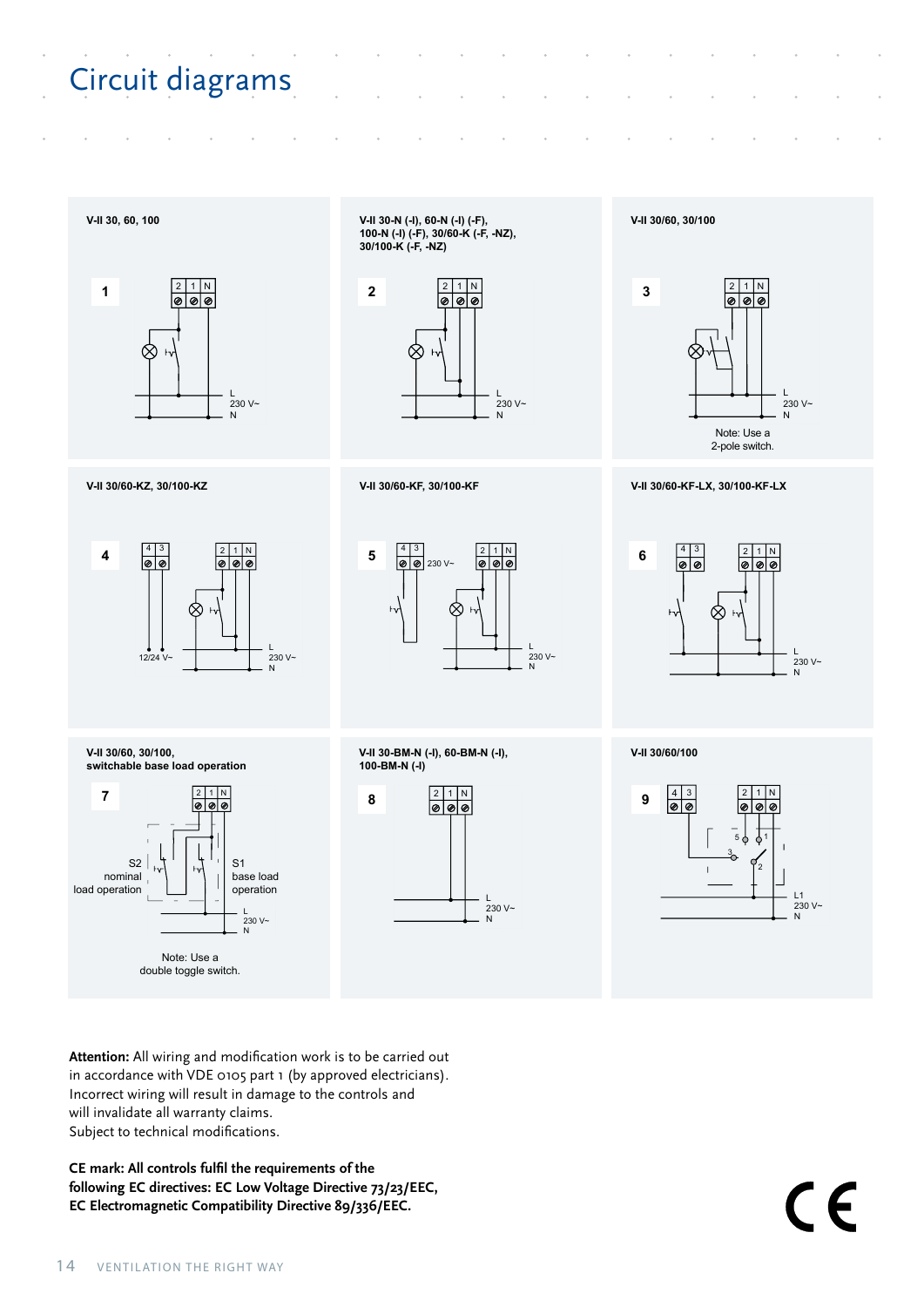## Technical data

 $\overline{\phantom{a}}$ 



 $\sim$   $\sim$ 

### Flush-mount units

|                                | Technical data / VARIO II flush-mount installation |                   |                        |            |                                               |                                          |                                             |                                        |                                      |  |  |
|--------------------------------|----------------------------------------------------|-------------------|------------------------|------------|-----------------------------------------------|------------------------------------------|---------------------------------------------|----------------------------------------|--------------------------------------|--|--|
|                                | <b>Installation</b><br>position                    | Exhaust<br>socket | Air flow in<br>$m^3/h$ | Power in W | $\mathbf{P}_{\text{el,fan}}$<br>$[W/(m^3/h)]$ | Current<br>consumption<br>(at 0 Pa) in A | <b>Pressure</b><br>difference<br>stat. (Pa) | Sound power<br>level<br>$L_{WA}/dB(A)$ | Sound pressure<br>level<br>LpA/dB(A) |  |  |
| Units with exhaust to the side |                                                    |                   |                        |            |                                               |                                          |                                             |                                        |                                      |  |  |
| U-V <sub>30</sub>              | Wall                                               | Top               | 29.4                   | 6.2        | 0.21                                          | 0.08                                     | 49                                          | 30                                     | 26                                   |  |  |
| UB-V <sub>30</sub>             | Wall                                               | Top               | 29.4                   | 6.2        | 0.21                                          | 0.08                                     | 49                                          | 29                                     | 25                                   |  |  |
| UBK-V <sub>30</sub>            | Wall                                               | Top               | 21.4                   | 6.4        | 0.30                                          | 0.08                                     | 60                                          | 37                                     | 33                                   |  |  |
| U-V60                          | Wall                                               | Top               | 63.6                   | 16.9       | 0.27                                          | 0.13                                     | 247                                         | 44.5                                   | 40.5                                 |  |  |
| UB-V60                         | Wall                                               | Top               | 63.6                   | 16.9       | 0.27                                          | 0.13                                     | 247                                         | 43.5<br>39.5                           |                                      |  |  |
| UBK-V6o                        | Wall                                               | Top               | 62.8                   | 17.5       | 0.27                                          | 0.13                                     | 177                                         | 45                                     | 41                                   |  |  |
| <b>U-V100</b>                  | Wall                                               | Top               | 100                    | 27.7       | 0.28                                          | 0.16                                     | 168                                         | 51.5                                   | 47.5                                 |  |  |
| UB-V100                        | Wall                                               | Top               | 100                    | 27.7       | 0.28                                          | 0.16                                     | 168                                         | 51.5                                   | 47.5                                 |  |  |
| UBK-V100                       | Wall                                               | Top               | 100                    | 27.7       | 0.29                                          | 0.16                                     | 168                                         | 51.5                                   | 47.5                                 |  |  |
| Units with exhaust to the rear |                                                    |                   |                        |            |                                               |                                          |                                             |                                        |                                      |  |  |
| U-H V30                        | Wall                                               | Top left          | 29.6                   | 6.1        | 0.21                                          | 0.07                                     | 48                                          | 31                                     | 27                                   |  |  |
| UB-H V30                       | Wall                                               | Top left          | 29.6                   | 6.1        | 0.21                                          | 0.07                                     | 48                                          | 31                                     | 27                                   |  |  |
| UBK-H-V30                      | Wall                                               | Top left          | 21.8                   | 6.2        | 0.28                                          | 0.07                                     | 63                                          | 38                                     | 34                                   |  |  |
| <b>U-H V6o</b>                 | Wall                                               | Top left          | 65.4                   | 17.3       | 0.27                                          | 0.12                                     | 184                                         | 45.5                                   | 41.5                                 |  |  |
| <b>UB-H-V6o</b>                | Wall                                               | Top left          | 65.4                   | 17.3       | 0.27                                          | 0.12                                     | 181                                         | 44                                     | 40                                   |  |  |
| UBK-H-V60                      | Wall                                               | Top left          | 62.5                   | 17.4       | 0.28                                          | 0.12                                     | 181                                         | 45                                     | 41                                   |  |  |
| U-H V100                       | Wall                                               | Top left          | 96.9                   | 27.4       | 0.28                                          | 0.15                                     | 121                                         | 53.5                                   | 49.5                                 |  |  |
| UB-H-V100                      | Wall                                               | Top left          | 96.9                   | 27.4       | 0.28                                          | 0.15                                     | 121                                         | 53.5                                   | 49.5                                 |  |  |
| UBK-H-V100                     | Wall                                               | Top left          | 96.9                   | 27.4       | 0.29                                          | 0.15                                     | 121                                         | 54                                     | 50                                   |  |  |

### Surface-mount units

| Technical data / VARIO II surface-mount installation |                                 |                          |                        |            |                               |                                          |                                             |                                        |                                                   |  |
|------------------------------------------------------|---------------------------------|--------------------------|------------------------|------------|-------------------------------|------------------------------------------|---------------------------------------------|----------------------------------------|---------------------------------------------------|--|
|                                                      | <b>Installation</b><br>position | <b>Exhaust</b><br>socket | Air flow in<br>$m^3/h$ | Power in W | $P_{el,fan}$<br>$[W/(m^3/h)]$ | Current<br>consumption<br>(at 0 Pa) in A | <b>Pressure</b><br>difference<br>stat. (Pa) | Sound power<br>level<br>$L_{WA}/dB(A)$ | Sound pressure<br>level<br>L <sub>pA</sub> /dB(A) |  |
| Units with exhaust to the side                       |                                 |                          |                        |            |                               |                                          |                                             |                                        |                                                   |  |
| $A-V3O$                                              | Wall                            | Top left                 | 29.6                   | 6.1        | 0.21                          | 0.07                                     | 48                                          | 33                                     | 29                                                |  |
| AK-V30                                               | Wall                            | Top left                 | 21.8                   | 6.2        | 0.28                          | 0.07                                     | 63                                          | 4 <sup>1</sup>                         | 37                                                |  |
| $A-V6O$                                              | Wall                            | Top left                 | 65.4                   | 17.3       | O.27                          | 0.12                                     | 184                                         | 51.5                                   | 47.5                                              |  |
| AK-V6o                                               | Wall                            | Top left                 | 62.5                   | 17.4       | 0.28                          | 0.12                                     | 181                                         | 55.5                                   | 51.5                                              |  |
| A-V <sub>100</sub>                                   | Wall                            | Top left                 | 96.9                   | 27.4       | 0.28                          | 0.15                                     | 121                                         | 55.5                                   | 51.5                                              |  |
| AK-V100                                              | Wall                            | Top left                 | 96.9                   | 27.4       | 0.29                          | 0.15                                     | 121                                         | 58                                     | 54                                                |  |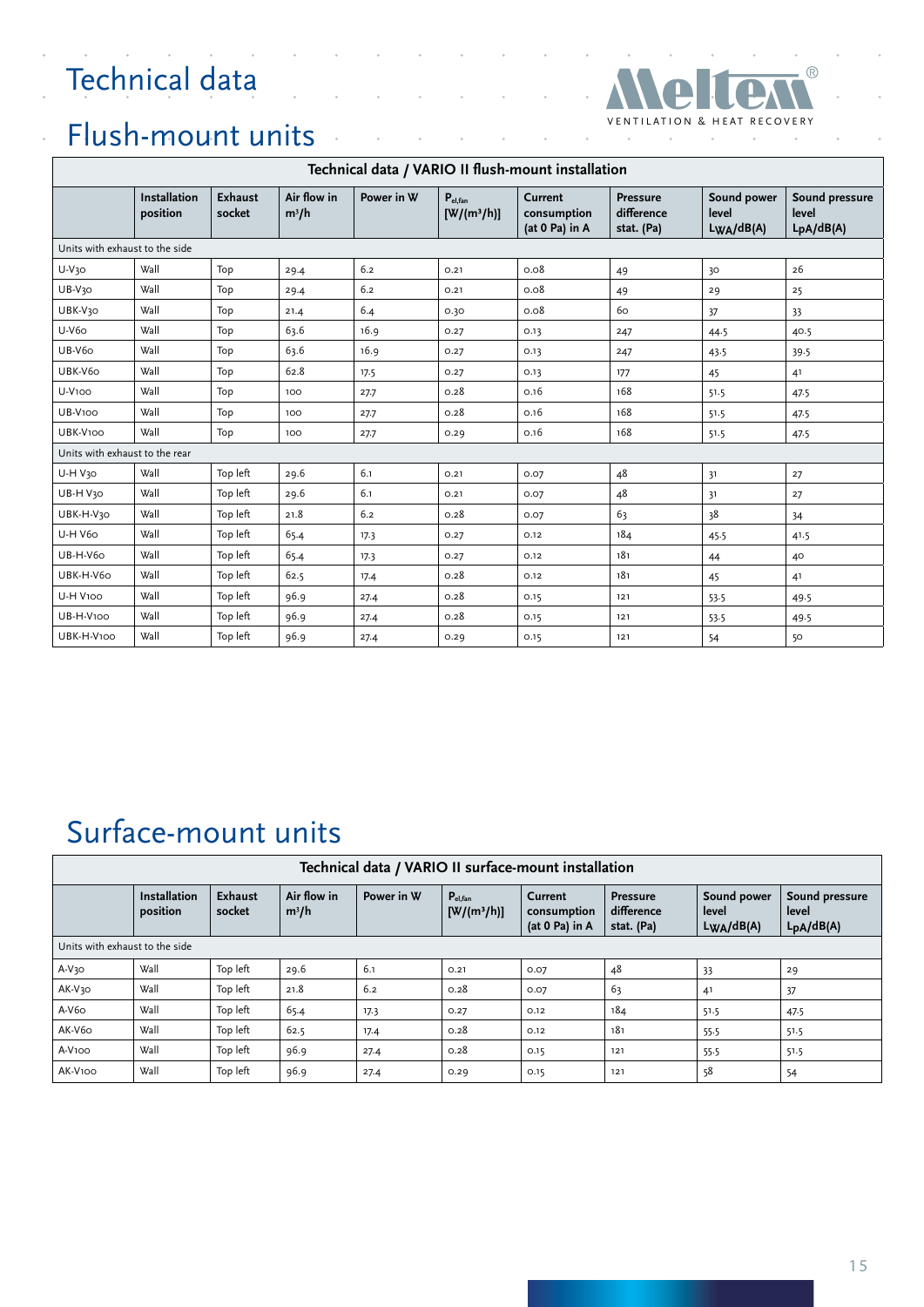# Technical data

l,

### Flush-mount units

**VARIO II flush-mount box installation dimensions Type: U, UB, UBK**





**VARIO II flush-mount box installation dimensions Type: U-H, UB-H, UBK-H,** 







### Surface-mount units

**VARIO II surface-mount box installation dimensions Type: A, AK**







\* Dimensions for box without fire protection casing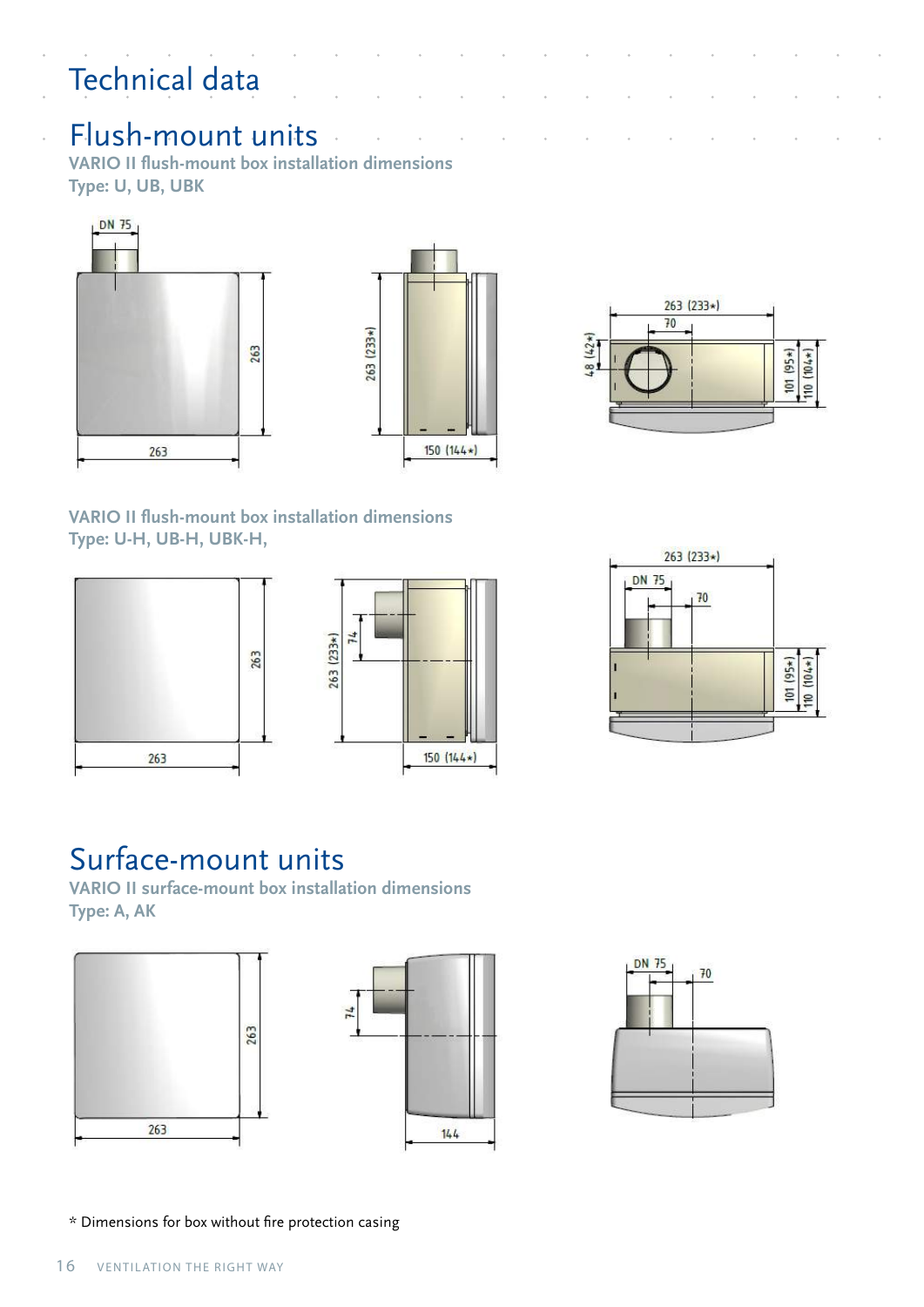## Installation positions



**Installation position for flush-mount/surface-mount box with exhaust socket to rear / Type: A, AK, U-H, UB-H, UBK-H**









**Installation position for flush-mount box with exhaust socket to the side Type: U, UB, UBK**









### Dimensions of the main pipe

#### **Pipe diameter for a simultaneity factor of 100 %.**

The ducting schemes represent the minimum nominal pipe diameters and were determined in accordance with DIN 18017 part 3, August 2007-07 edition; the calculations were based on a height between floors of 2.75 m and a length of exhaust pipe from the last fan connection of up to 2 m. **Attention:** If different products are used, the riser ducts MUST be recalculated on the basis of the available pressure difference.

#### **60 m3**

|                |     |        |     | Total number of floors |     |     |
|----------------|-----|--------|-----|------------------------|-----|-----|
| 18             |     |        |     |                        |     | 5   |
| 17             |     |        |     |                        |     |     |
| 16             |     |        |     |                        |     |     |
| 15             |     |        |     |                        | ŕ   |     |
| 4<br>1         |     |        |     |                        |     |     |
| 13             |     |        |     |                        |     |     |
| 12             |     |        |     | ť                      |     |     |
| 1<br>1         |     |        |     |                        |     |     |
| 10             |     |        |     |                        |     |     |
| 9              |     |        |     |                        | ٦   |     |
| 8              |     |        |     | Ť                      |     | ħ   |
| 7              |     | Ė      |     |                        |     |     |
| 6              |     |        |     |                        |     |     |
| 5              |     |        |     |                        |     | Ì   |
| 4              |     |        |     |                        |     | 5   |
| 3              |     |        |     |                        |     |     |
| $\overline{2}$ |     |        |     |                        | ı   |     |
|                |     | ī<br>r | ŕ   | ŕ                      | r   | ł   |
| W              | 100 | 125    | 140 | 160                    | 180 | 200 |

#### **/h 60 m3**

| <b>Total number of floors</b> |     |     |     |    | Total number of floors                 |    |        |     | -Total number of floors |     |
|-------------------------------|-----|-----|-----|----|----------------------------------------|----|--------|-----|-------------------------|-----|
|                               |     |     | 占   | 18 |                                        | 18 |        |     |                         |     |
|                               |     |     | 占   | 17 |                                        | 17 |        |     |                         |     |
|                               |     |     | f   | 16 |                                        | 16 |        |     |                         |     |
|                               |     | ó   | ð   | 15 |                                        | 15 |        |     |                         |     |
|                               |     | fī  | Ő   | 14 |                                        | 14 |        |     |                         |     |
|                               |     | f   | fī  | 13 |                                        | 13 |        |     |                         |     |
|                               | ▬   | ó   | ń   | 12 |                                        | 12 |        |     |                         |     |
|                               |     | f   | F   | 11 |                                        | 11 |        |     |                         |     |
|                               |     | Ő   | ń   | 10 |                                        | 10 |        |     |                         |     |
| Æ                             |     | 6   | đ   | 9  | 品                                      | 9  |        |     |                         |     |
| h                             | ÷   | ó   | ń   | 8  | 612                                    | 8  |        |     |                         |     |
| đ<br>6                        | f   | 6   | 占   |    | 虛<br>6ħ                                |    |        |     |                         | Ò   |
| 占<br>f                        | 占   | fī  | ń   | 6  | 品<br>۸r                                | 6  |        |     |                         | 占   |
| ſ<br>f                        |     | fī  | ń   | 5  | 币<br>冊                                 | 5  |        |     | đ                       | ð   |
| đ<br>ó                        | 占   | ő   | ó   | 4  | ďc<br>而<br>冊                           | 4  |        |     | fī                      | 占   |
| 6<br>6                        | fī  | 6   | ń   | 3  | 品<br>虛<br>66<br>۵r<br>7<br>۳           | 3  |        |     | 币                       | fī  |
| fī<br>ð                       | fī  | 6   | đ   | 2  | 币                                      | 2  |        |     | f                       | fī  |
| E                             |     | 石   | 卢   |    | 白亡                                     |    |        |     | 占                       |     |
| $^{00}$<br>125 140            | 160 | 180 | 200 |    | 200<br>160<br>180<br>125 140<br>DN 100 |    | DN 100 | 125 | 140                     | 160 |

#### **/h 100 m3 /h**

|    |     |     | Total number of floors |     |     |     |
|----|-----|-----|------------------------|-----|-----|-----|
| 18 |     |     |                        |     |     |     |
| 17 |     |     |                        |     |     |     |
| 16 |     |     |                        |     |     |     |
| 15 |     |     |                        |     |     |     |
| 14 |     |     |                        |     |     |     |
| 3  |     |     |                        |     |     |     |
| 12 |     |     |                        |     |     |     |
| 11 |     |     |                        |     |     |     |
| 10 |     |     |                        |     |     |     |
| 9  |     |     |                        |     |     |     |
| 8  |     |     |                        |     |     |     |
| 7  |     |     |                        |     |     |     |
| 6  |     |     |                        |     |     |     |
| 5  |     |     |                        |     |     |     |
| 4  |     |     |                        |     |     |     |
| 3  |     |     |                        |     |     |     |
| 2  |     |     |                        |     |     |     |
| 1  |     |     |                        | r   | r   |     |
| ÚN | 100 | 125 | 140                    | 160 | 180 | 200 |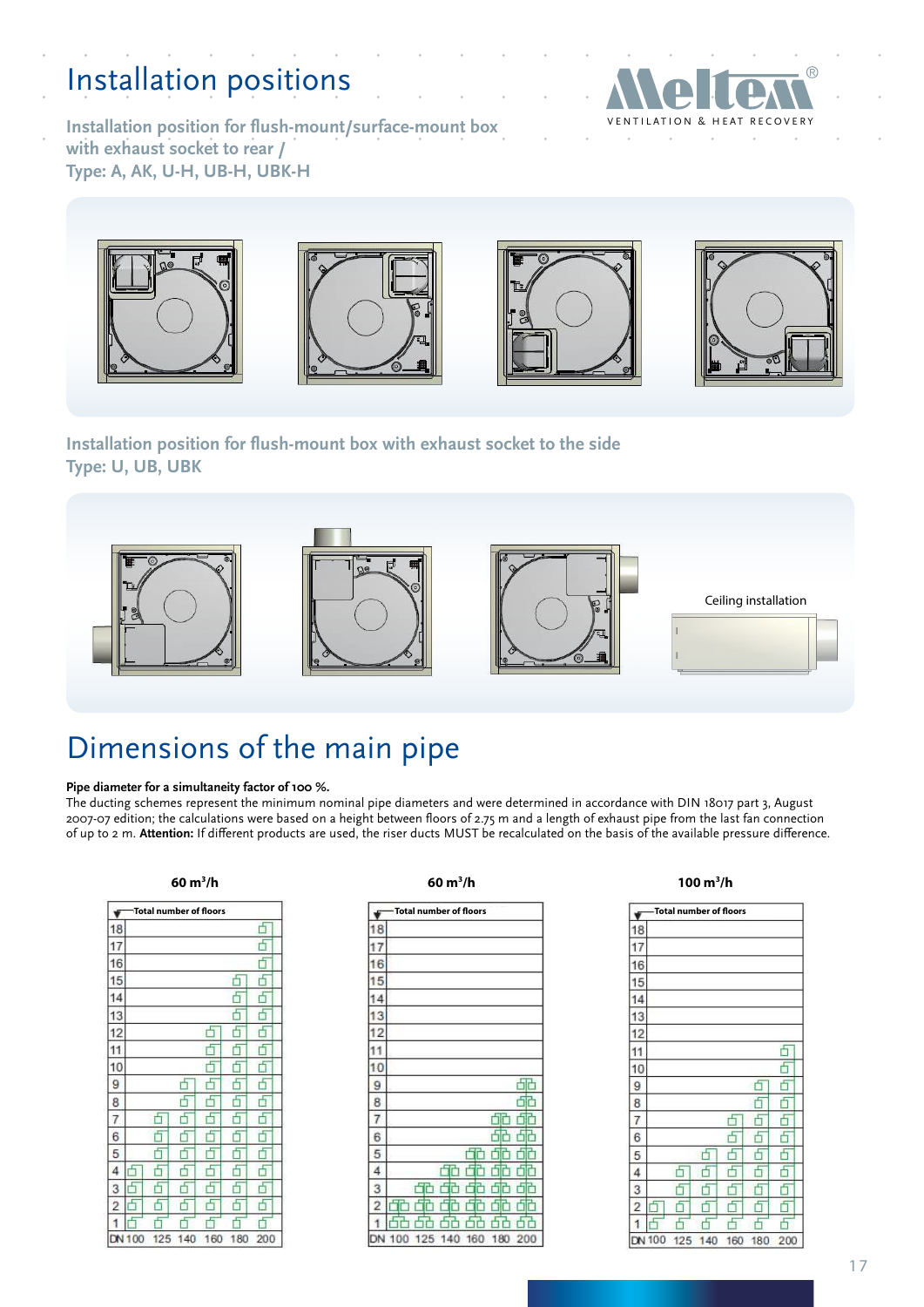# Fire protection

#### Installation in buildings with no fire resistance requirements or in combination with a ceiling penetration seal

**Single-room ventilation unit from the "VARIO II" series / Example installations for unit types U and U-H**

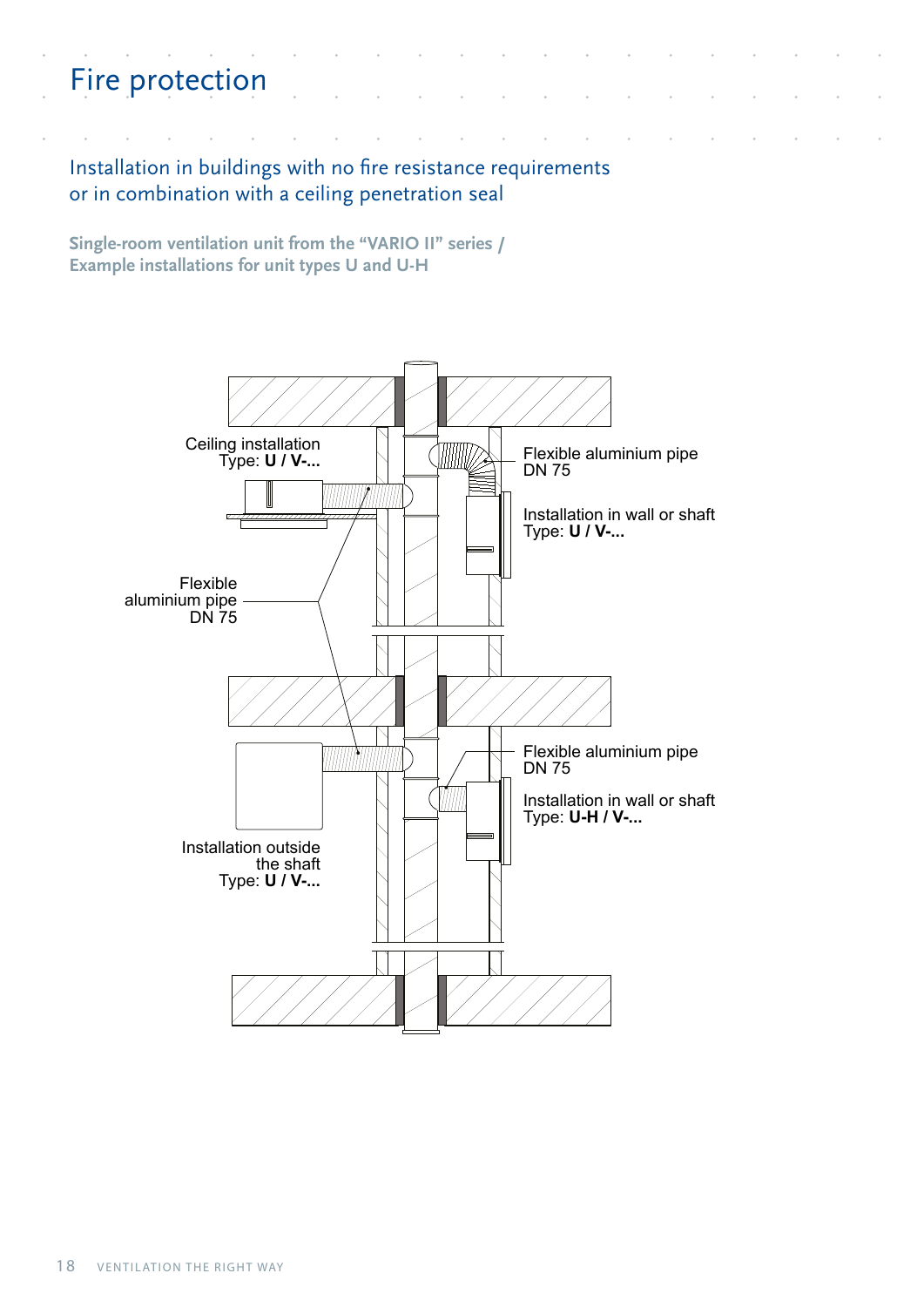

#### Installation instructions for buildings with fire resistance requirements

• Wall thickness at least 24 mm The wall of the fire-resistant shaft or ventilation pipe must always be at least 24 mm thick and the mounting bracket MB-V part no. 4452 should be used.



• If the wall thickness is 80 mm or more, the box can be fixed in the wall without the mounting bracket

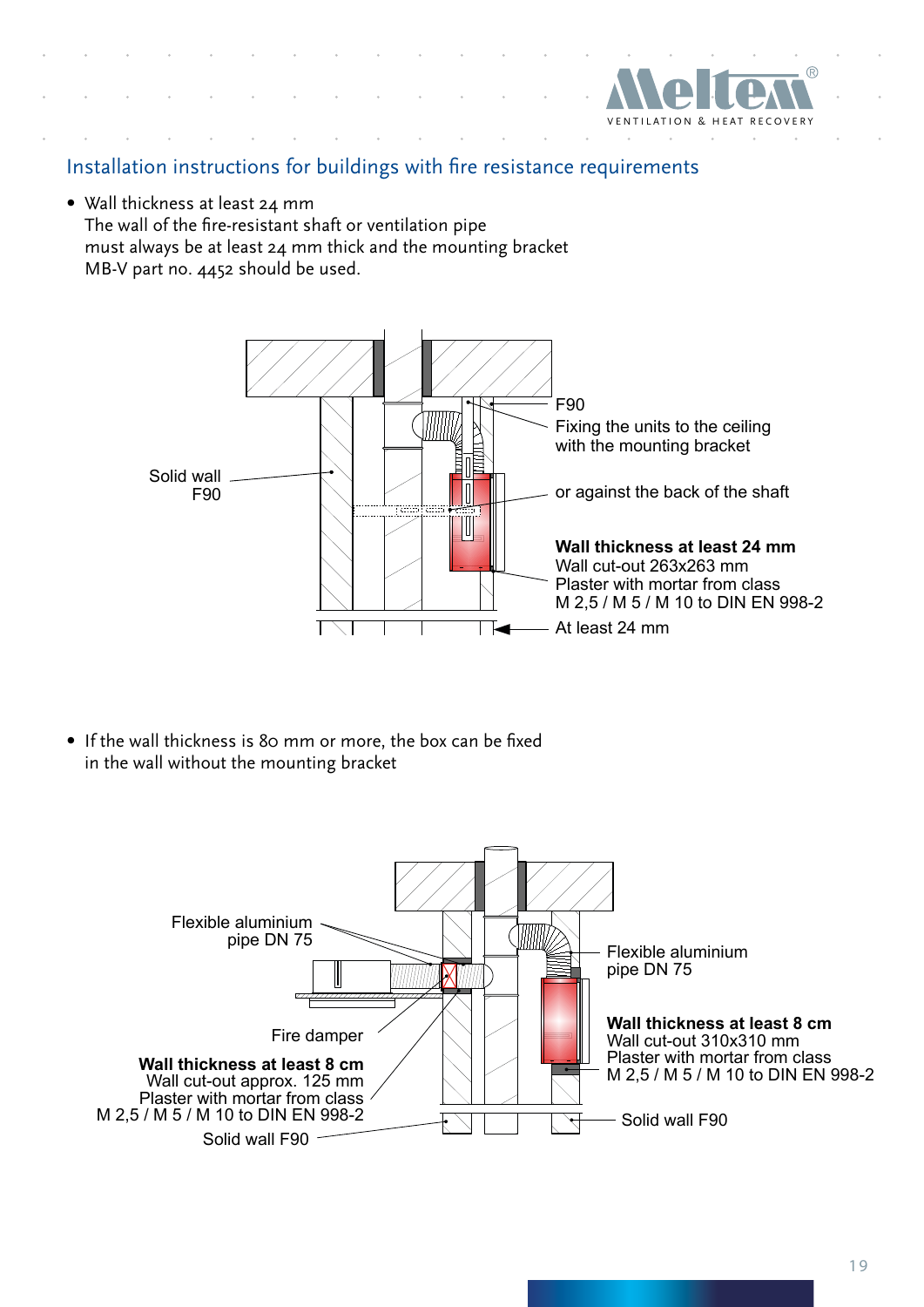Installation in bathrooms and toilets in buildings with fire resistance requirements, in the fire-resistant shaft or in the ventilation duct with 230 mm height offset

**Single-room ventilation unit from the "VARIO II" series / Example installations for unit types UB and UB-H with height offset**

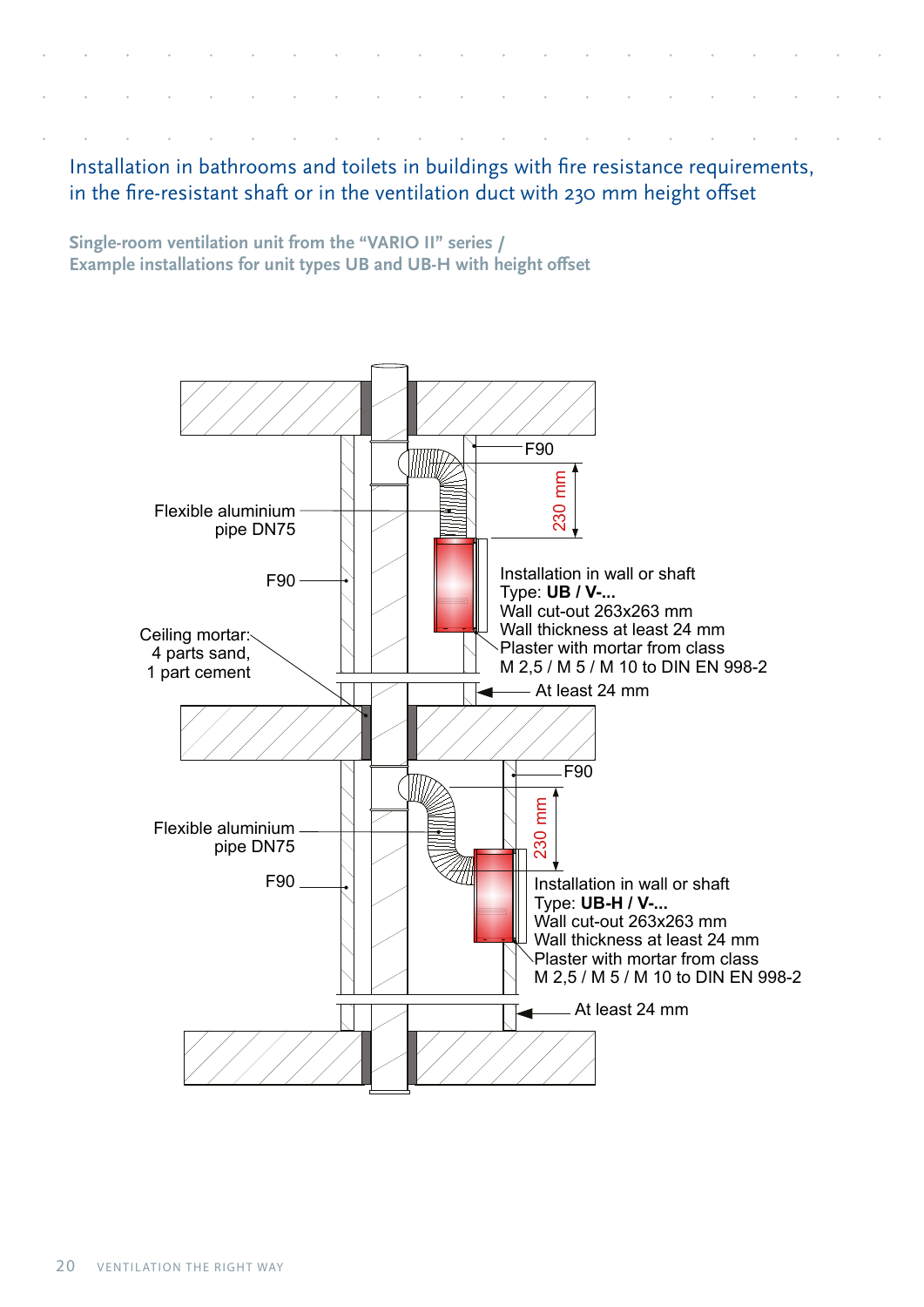

Installation in kitchens, kitchenettes, bathrooms and toilets in buildings with fire resistance requirements, inside and outside the fire-resistant shaft or ventilation duct

**Single-room ventilation unit from the "VARIO II" series / Example installations for unit types U with fire damper provided by the customer, UBK and UBK-H with integrated fire damper**

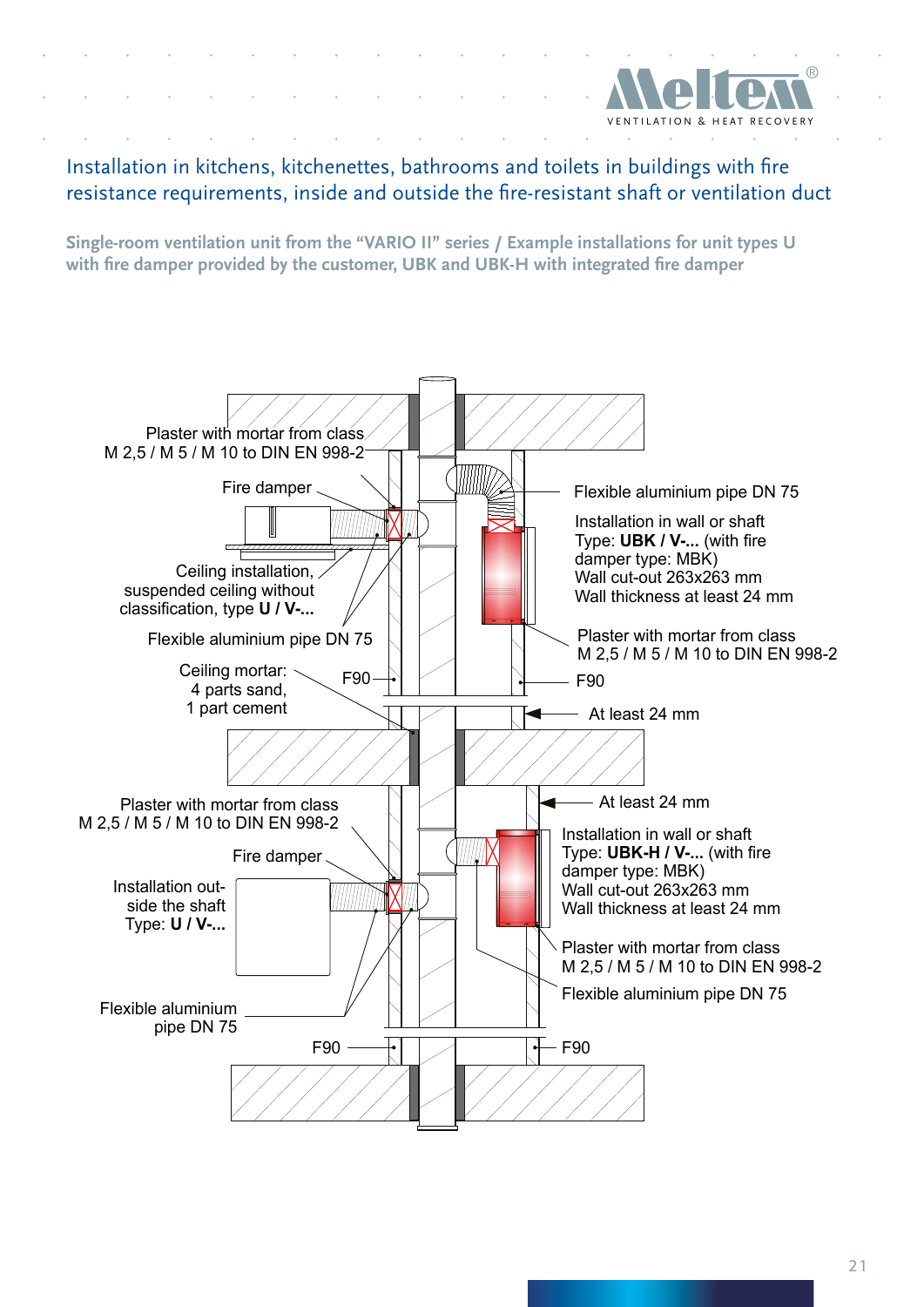Installation in bathrooms and toilets in buildings with fire resistance requirements, outside the fire-resistant shaft or ventilation duct with 230 mm height offset

**Single-room ventilation unit from the "VARIO II" series / Example installations for unit types A, U and U-H with height offset**

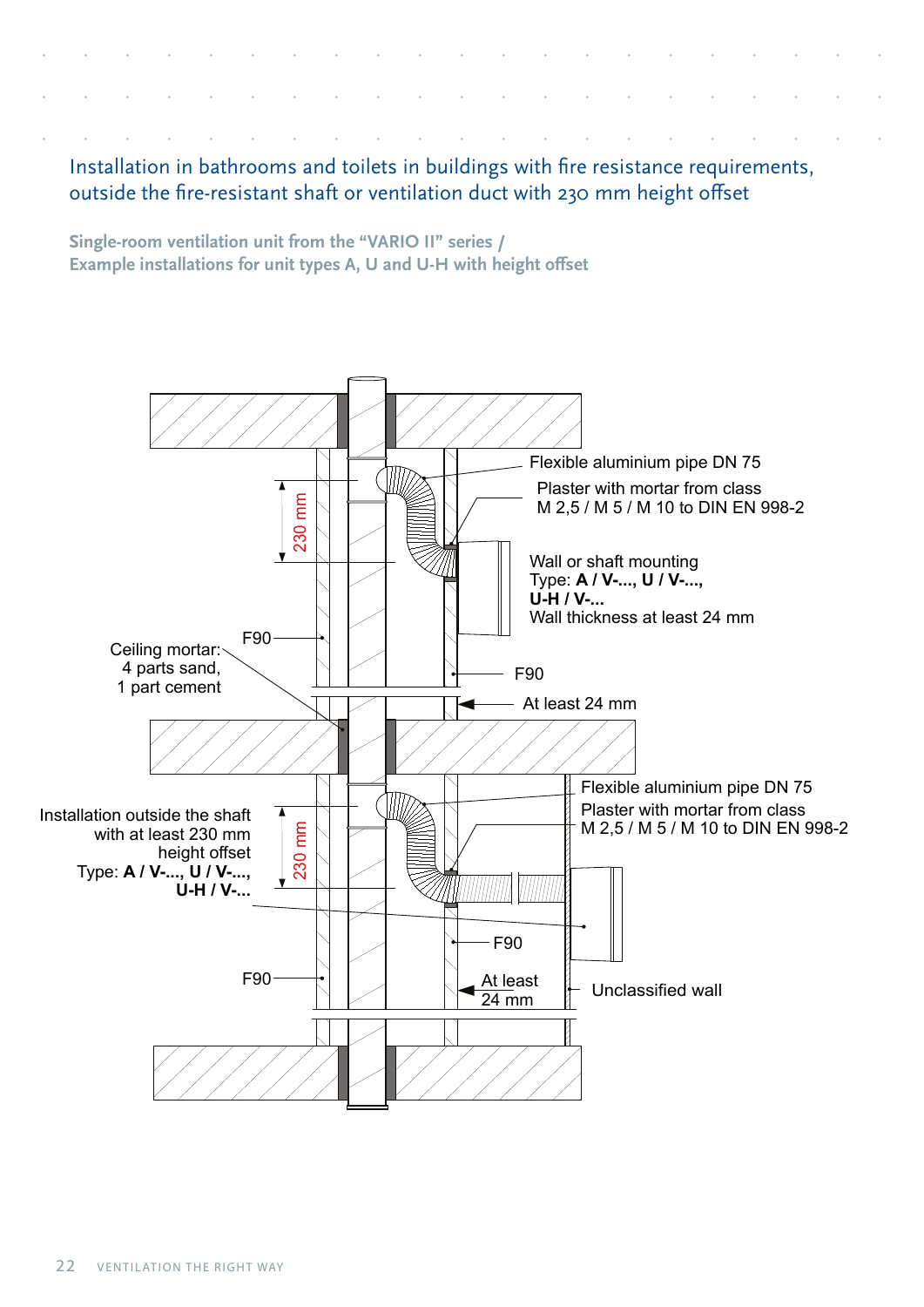

Installation in kitchens, kitchenettes, bathrooms and toilets in buildings with fire resistance requirements, outside the fire-resistant shaft or ventilation duct

**Single-room ventilation unit from the "VARIO II" series / Example installations for unit type AK with integrated fire damper** 

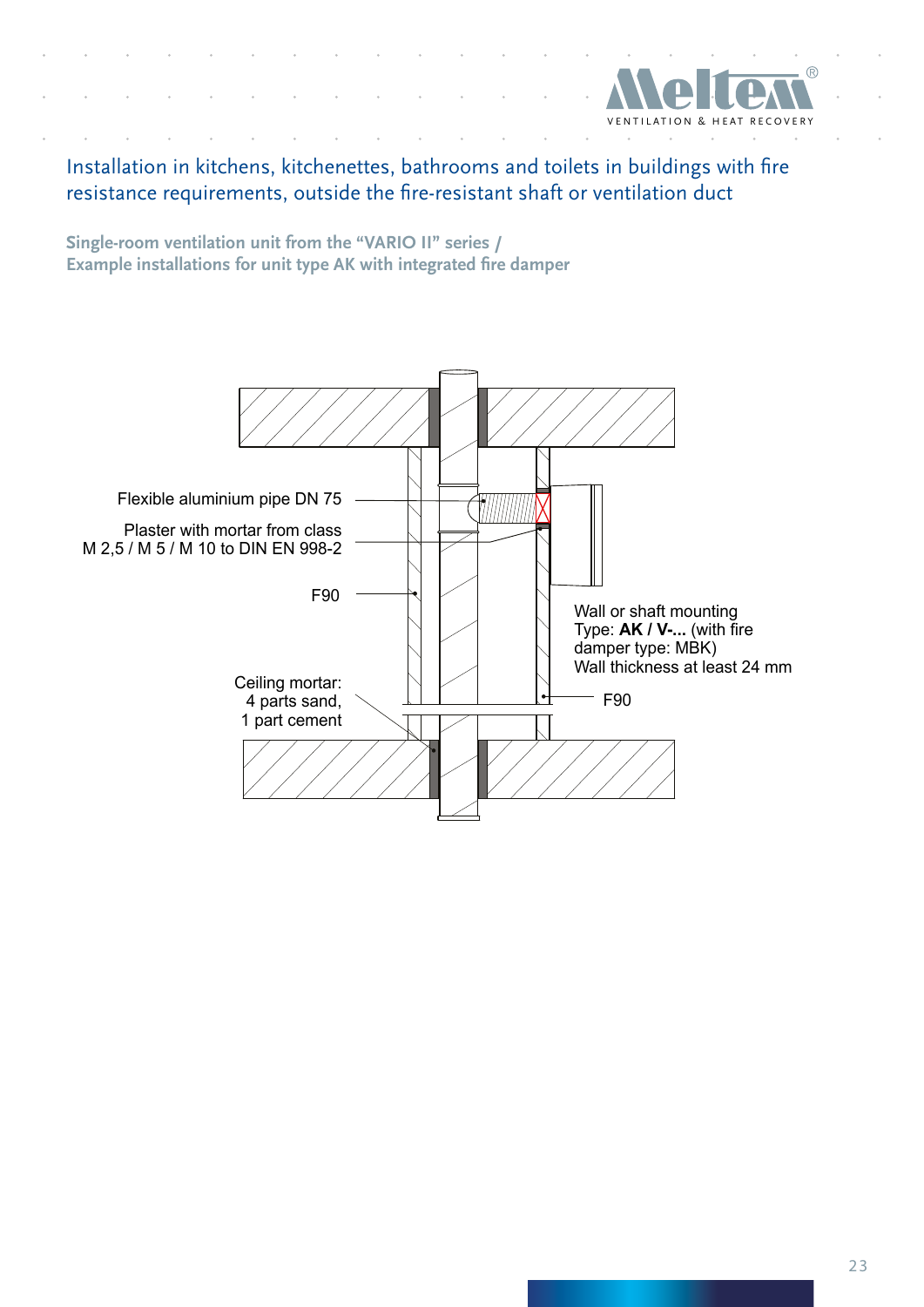| $\alpha$ , and $\alpha$ , and $\alpha$<br>$\circ$<br>Space for your notes |  |  |
|---------------------------------------------------------------------------|--|--|
|                                                                           |  |  |
|                                                                           |  |  |
|                                                                           |  |  |
|                                                                           |  |  |
|                                                                           |  |  |
|                                                                           |  |  |
|                                                                           |  |  |
|                                                                           |  |  |
|                                                                           |  |  |
|                                                                           |  |  |
|                                                                           |  |  |
|                                                                           |  |  |
|                                                                           |  |  |
|                                                                           |  |  |
|                                                                           |  |  |
|                                                                           |  |  |
|                                                                           |  |  |
|                                                                           |  |  |
|                                                                           |  |  |
|                                                                           |  |  |
|                                                                           |  |  |
|                                                                           |  |  |
|                                                                           |  |  |
|                                                                           |  |  |
|                                                                           |  |  |
|                                                                           |  |  |
|                                                                           |  |  |
|                                                                           |  |  |
|                                                                           |  |  |
|                                                                           |  |  |
|                                                                           |  |  |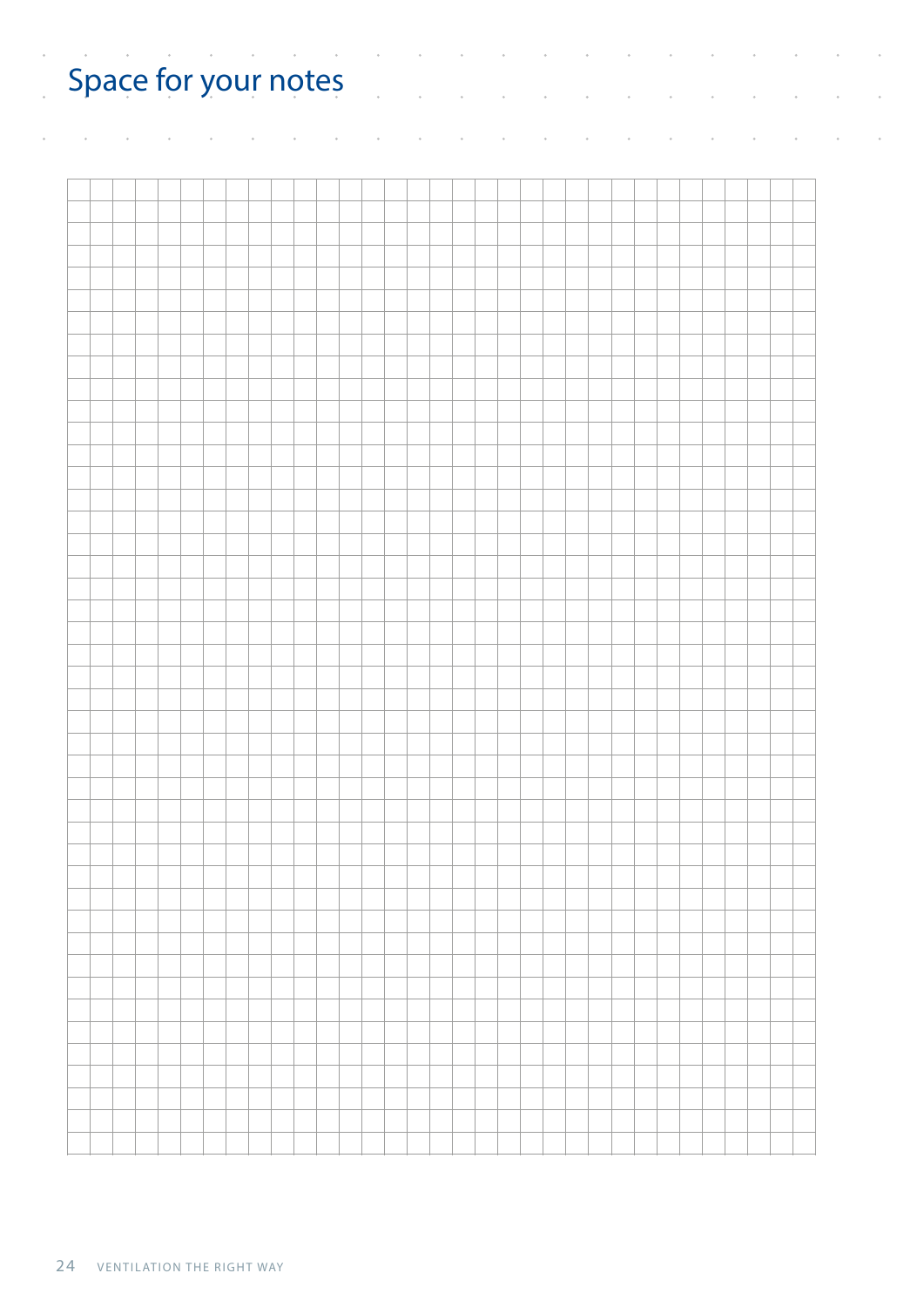#### $\mathcal{A}^{\mathcal{A}}$  , and  $\mathcal{A}^{\mathcal{A}}$  , and  $\mathcal{A}^{\mathcal{A}}$ Space for your notes



 $\overline{a}$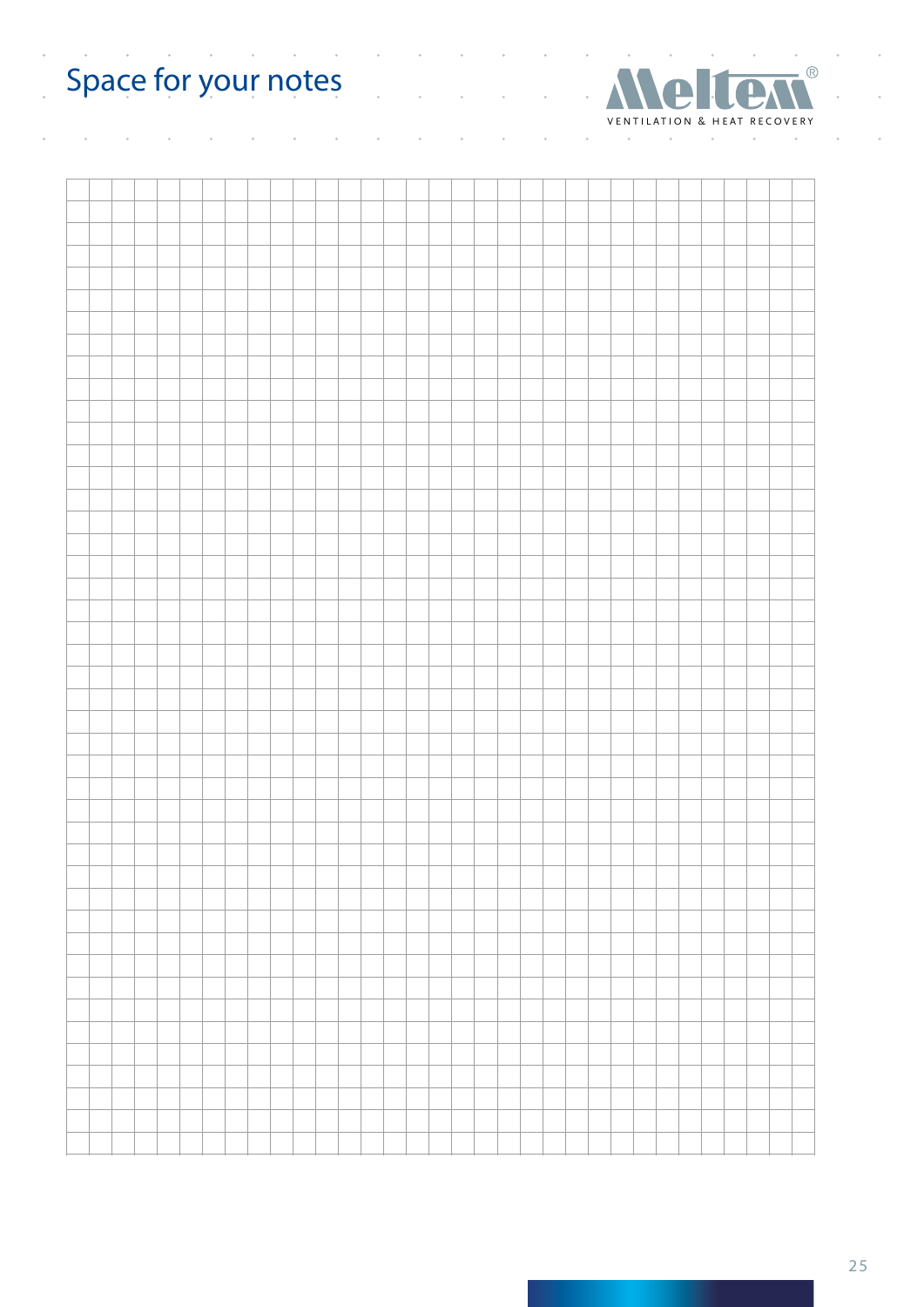| $\alpha$ , and $\alpha$ , and $\alpha$<br>$\circ$<br>Space for your notes |  |  |
|---------------------------------------------------------------------------|--|--|
|                                                                           |  |  |
|                                                                           |  |  |
|                                                                           |  |  |
|                                                                           |  |  |
|                                                                           |  |  |
|                                                                           |  |  |
|                                                                           |  |  |
|                                                                           |  |  |
|                                                                           |  |  |
|                                                                           |  |  |
|                                                                           |  |  |
|                                                                           |  |  |
|                                                                           |  |  |
|                                                                           |  |  |
|                                                                           |  |  |
|                                                                           |  |  |
|                                                                           |  |  |
|                                                                           |  |  |
|                                                                           |  |  |
|                                                                           |  |  |
|                                                                           |  |  |
|                                                                           |  |  |
|                                                                           |  |  |
|                                                                           |  |  |
|                                                                           |  |  |
|                                                                           |  |  |
|                                                                           |  |  |
|                                                                           |  |  |
|                                                                           |  |  |
|                                                                           |  |  |
|                                                                           |  |  |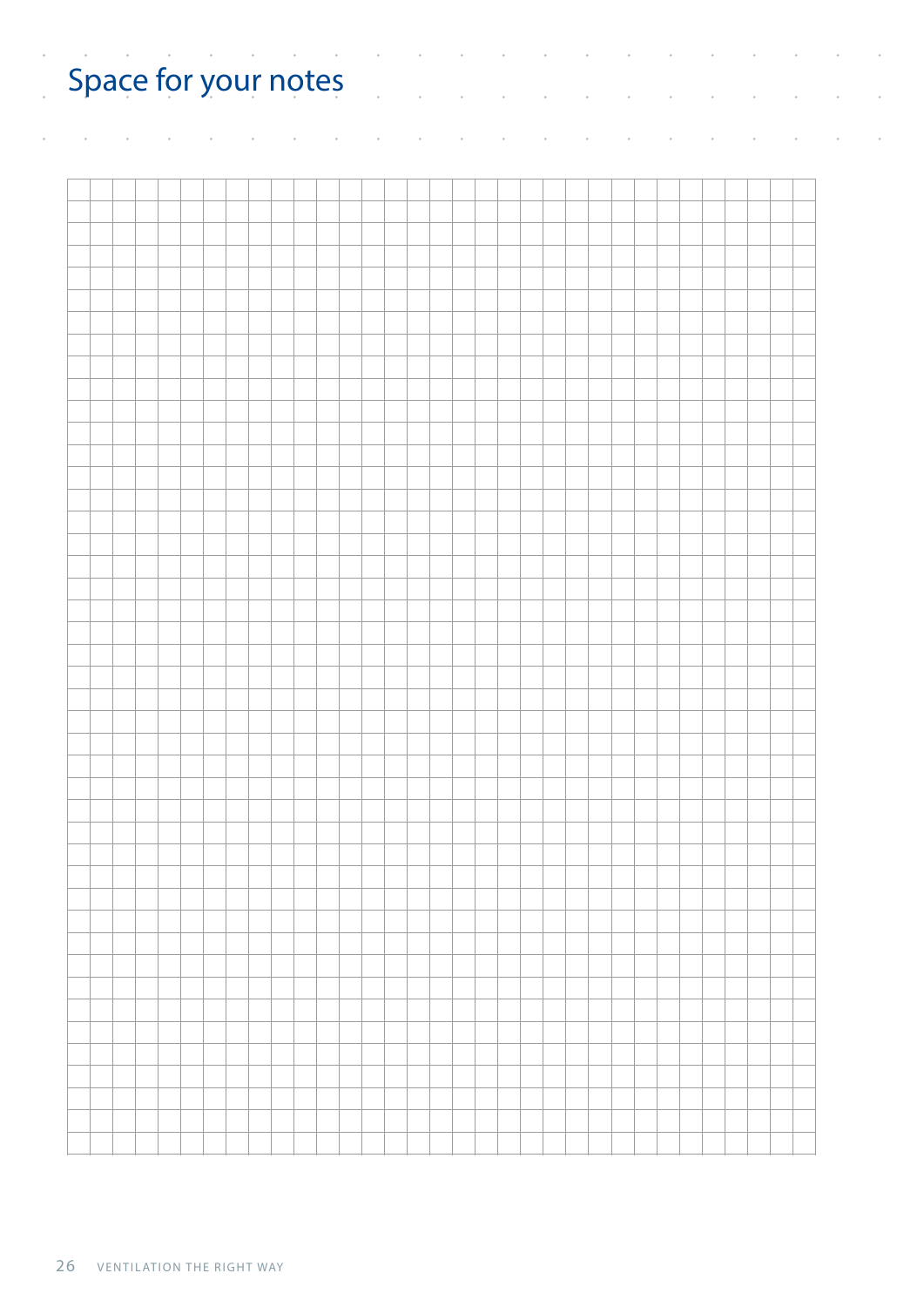# Space for your notes



 $\overline{\phantom{a}}$